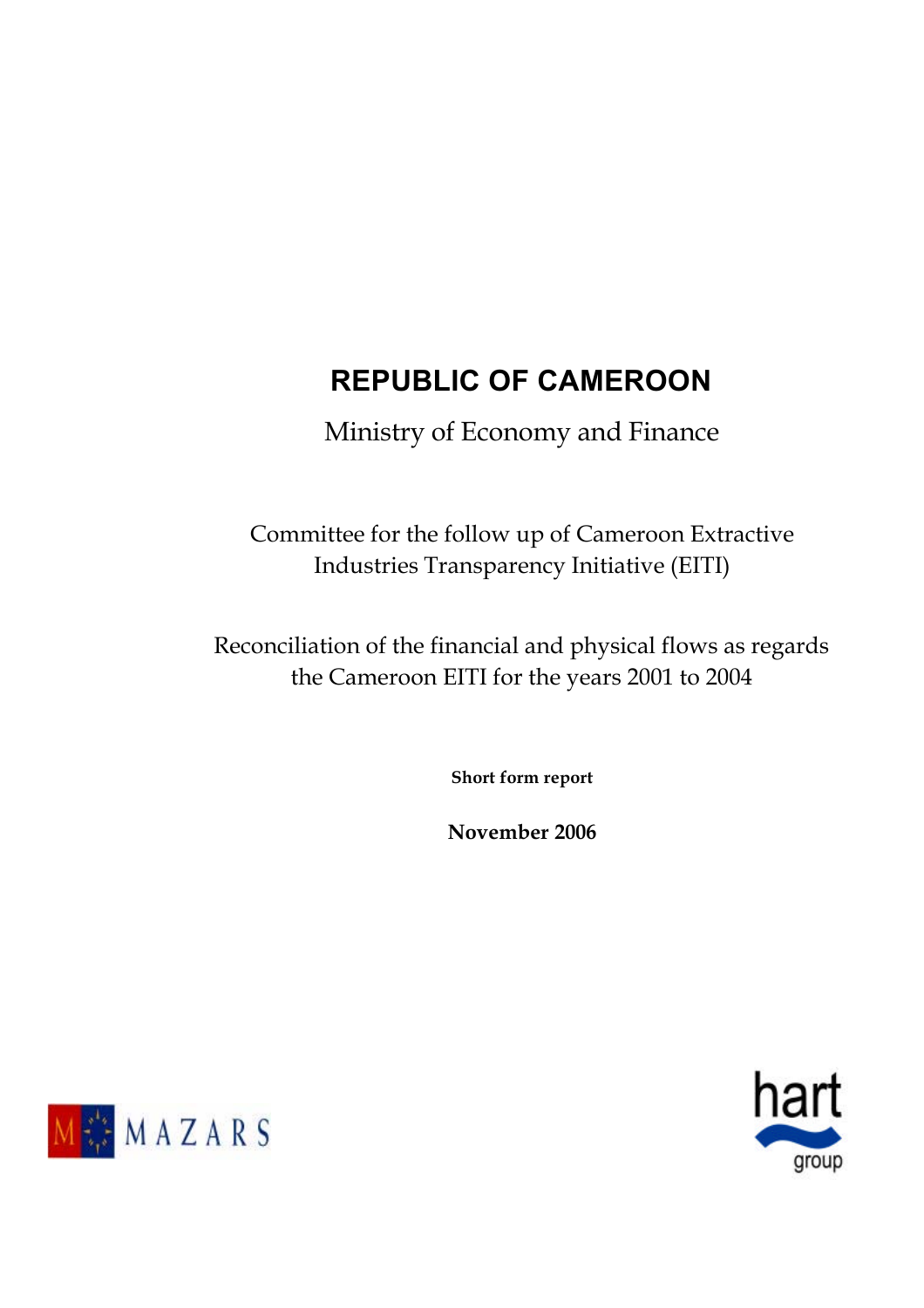*Short form report of financial and physical* 

## *data reconciliations* **SUMMARY**

## **Pages**

| 1           | <b>GENERAL CONTEXT OF THE STUDY</b>                                     | 5              |
|-------------|-------------------------------------------------------------------------|----------------|
| $\mathbf 2$ | NATURE AND SCOPE OF THE WORK OF THE CONCILIATOR                         | $\overline{7}$ |
|             | 2.1 Nature of works                                                     | $\overline{7}$ |
|             | 2.2 Resources considered in EITI                                        | $\overline{7}$ |
|             | 2.3 Incomes considered for EITI                                         | 7              |
|             | 2.4 Production considered for EITI                                      | 8              |
|             | 2.5 Oil companies covered by EITI                                       | 8              |
|             | 2.6 The period covered by the study                                     | 9              |
|             | 2.7 Recording basis of the incomes                                      | 9              |
| 3           | <b>RESPONSIBILITIES OF ENTITIES AND LIMITATIONS TO THE SCOPE OF THE</b> |                |
|             | <b>MISSION</b>                                                          | 9              |
|             | 3.1 Responsibilities of covered entities                                | 9              |
|             | 3.2 Responsibilities of the conciliator                                 | 9              |
|             | 3.3 Limitations of the scope of the mission                             | 10             |
| 4           | <b>SUCCINCT PRESENTATION OF THE OIL SECTOR IN CAMEROON</b>              | 11             |
|             | 4.1 Natural hydrocarbon Reserves                                        | 11             |
|             | 4.1.1<br>Gas                                                            | 11             |
|             | 4.1.2<br>Oil                                                            | 12             |
|             | 4.2 Description of exploration research activities                      | 12             |
|             | 4.2.1<br>Exploration                                                    | 12             |
|             | 4.2.2<br>Exploitation                                                   | 12             |
| 5           | LEGAL, CONTRACTUAL, AND TAX SCOPE OF OIL EXPLORATION AND                |                |
|             | PRODUCTION ACTIVITIES                                                   | 15             |
|             | 5.1 Legal scope                                                         | 15             |
|             | 5.2 Contractual scope of exploration and exploitation activities        | 15             |
|             | 5.2.1<br>Calculation examples for the mining income (classical case)    | 15             |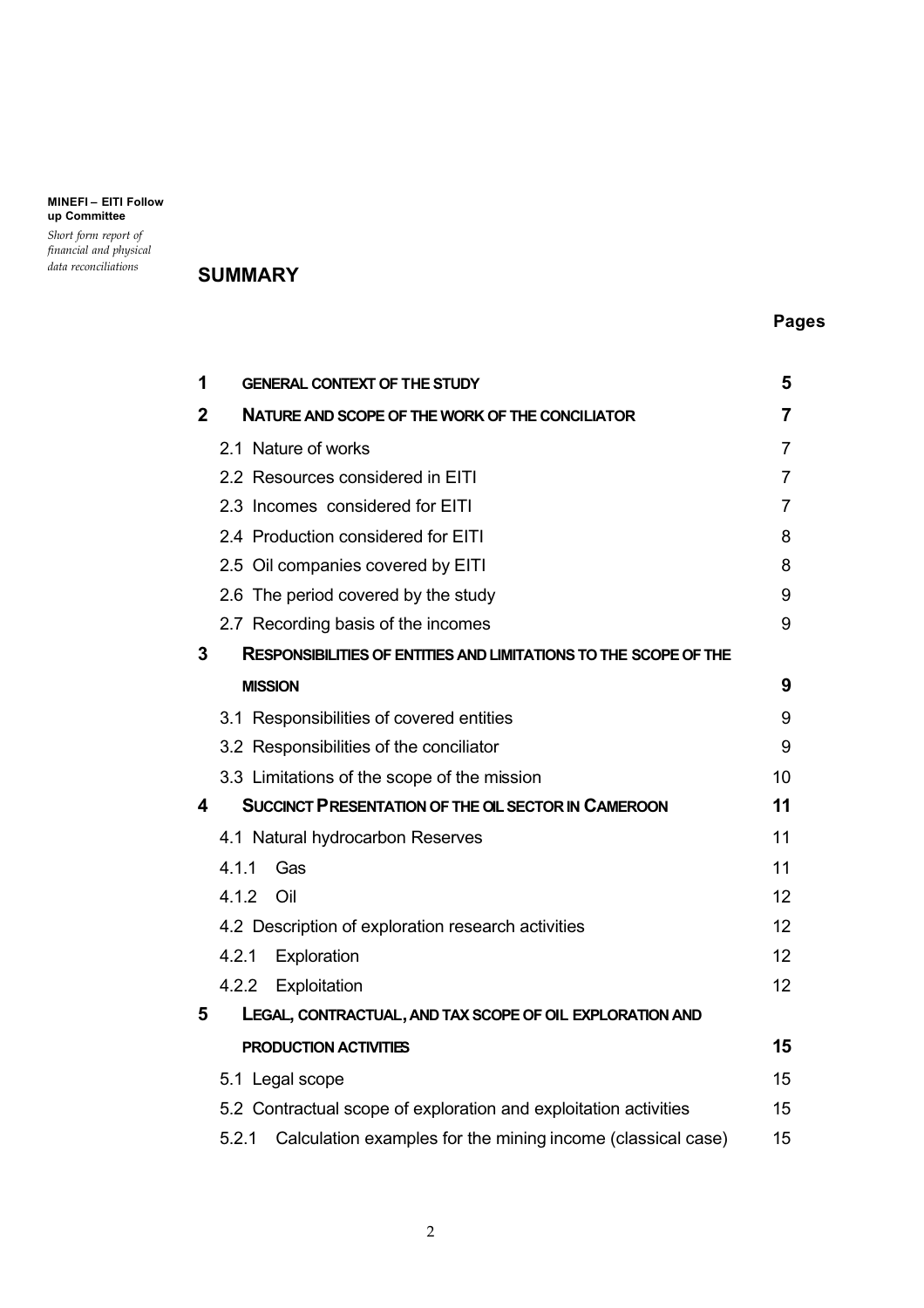*Short form report of financial and physical data reconciliations*

|   |       | 5.3 Overview of the tax system applicable to oil exploration and      |    |
|---|-------|-----------------------------------------------------------------------|----|
|   |       | production activities                                                 | 16 |
|   | 5.3.1 | Legal scope of the oil tax system before adoption of the oil code     | 17 |
|   | 5.3.2 | Specific tax system dispositions resulting from establishment         |    |
|   |       | conventions                                                           | 17 |
| 6 |       | PRINCIPLES OF RECORDING OF FINANCIAL FLOWS, PRESENTATION OF THE       |    |
|   |       | FINANCIAL FLOWS BETWEEN THE NHC AND THE NATIONAL TREASURY             | 18 |
|   |       | 6.1 Flows of financial data relative to Oil activities                | 18 |
|   |       | 6.2 Principles of recording financial flows by the NHC and tne Public |    |
|   |       | Treasury                                                              | 18 |
| 7 |       | SUMMARY OF THE METHODOLOGY IMPLEMENTED TO CARRY OUT THE STUDY 20      |    |
|   |       | 7.1 Collection and conciliation of financial data                     | 20 |
|   |       | 7.2 Currency used for the conciliation of the financial data          | 21 |
| 8 |       | <b>PRESENTATION OF THE RECONCILIATION BETWEEN THE DECLARATIONS OF</b> |    |
|   |       | OIL COMPANIES AND THOSE OF THE STATE AND ITS COMPONENTS               | 21 |
|   |       | 8.1 Reconciliation of financial flows                                 | 23 |
|   | 8.1.1 | The result of the reconciliation of the financial flows declared made |    |
|   |       | by oil companies and the financial flows declared received by the     |    |
|   |       | State and its components, presents as follows:                        | 23 |
|   |       | The difference between Oil companies and State and its components     |    |
|   |       | amounted to 3 515. 98 KUSD and principally concerns the difference    |    |
|   |       | on Company Tax which is 3124.45 KUSD.                                 | 24 |
|   |       | 8.1.2 Summary tables of the diffrences between the NHC and the Public |    |
|   |       | Treasury                                                              | 24 |
|   | 8.1.3 | Summarize table of the differences on the company tax declared        |    |
|   |       | by the Taxes Headquarters and by Public Treasury                      | 25 |
|   |       | 8.2 Aggregated physical data                                          | 26 |
|   | 8.2.1 | <b>Total Production</b>                                               | 26 |
|   | 8.2.2 | Variation of the total production within the period                   | 27 |
|   | 8.2.3 | Volume reconciliation between the NHC and oil companies               | 29 |
|   | 8.2.4 | Reconciliation of the volumes of the NHC with the data of certified   |    |
|   |       | financial statements                                                  | 30 |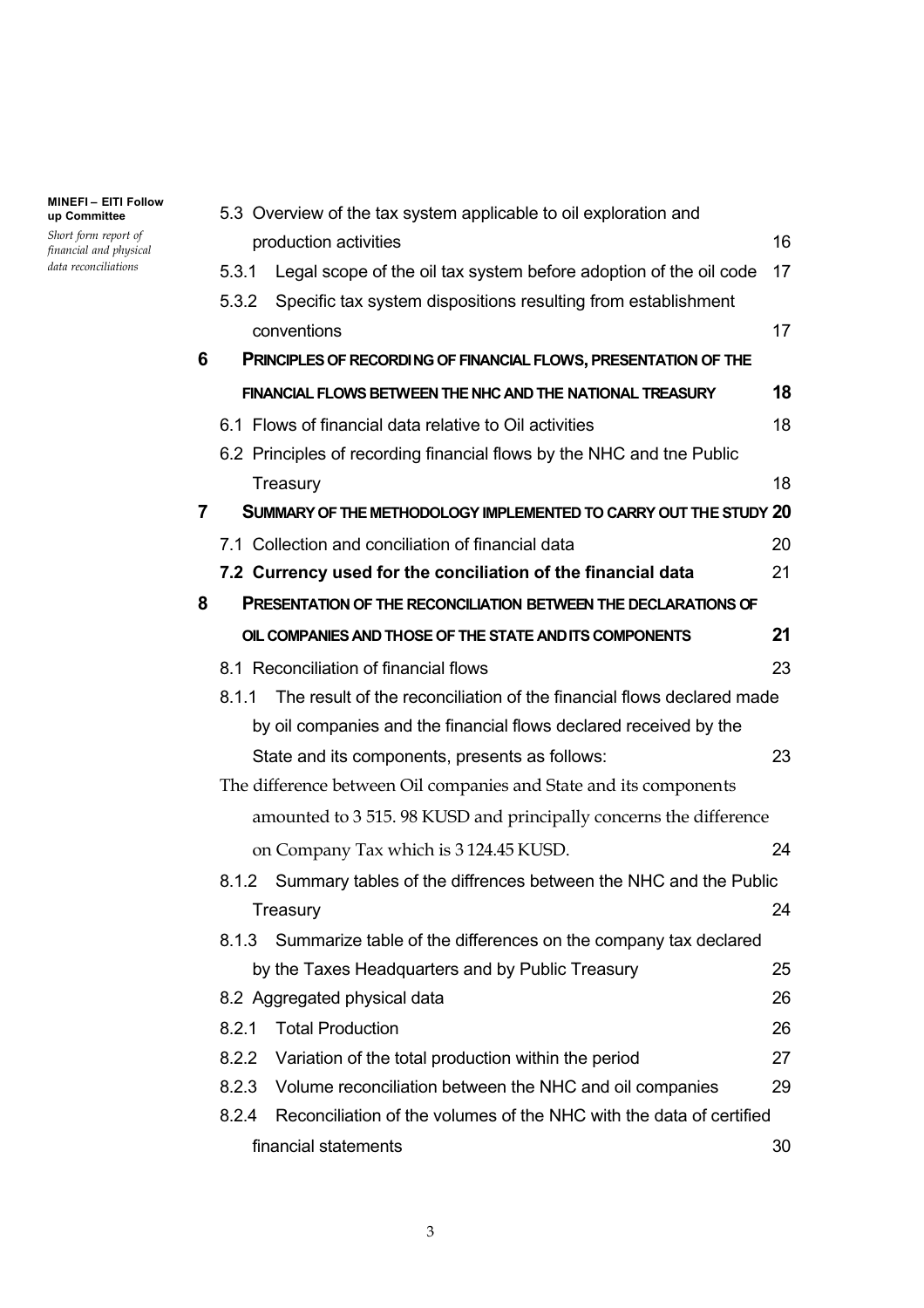| <b>Production volumes</b>                    | 30 |
|----------------------------------------------|----|
| Liftings 30                                  |    |
| Comments of the conciliator<br>9             | 31 |
| 10<br><b>APPENDICES</b>                      | 32 |
| Accounting and financial definitions<br>10.1 | つつ |

*Short form report of financial and physical data reconciliations*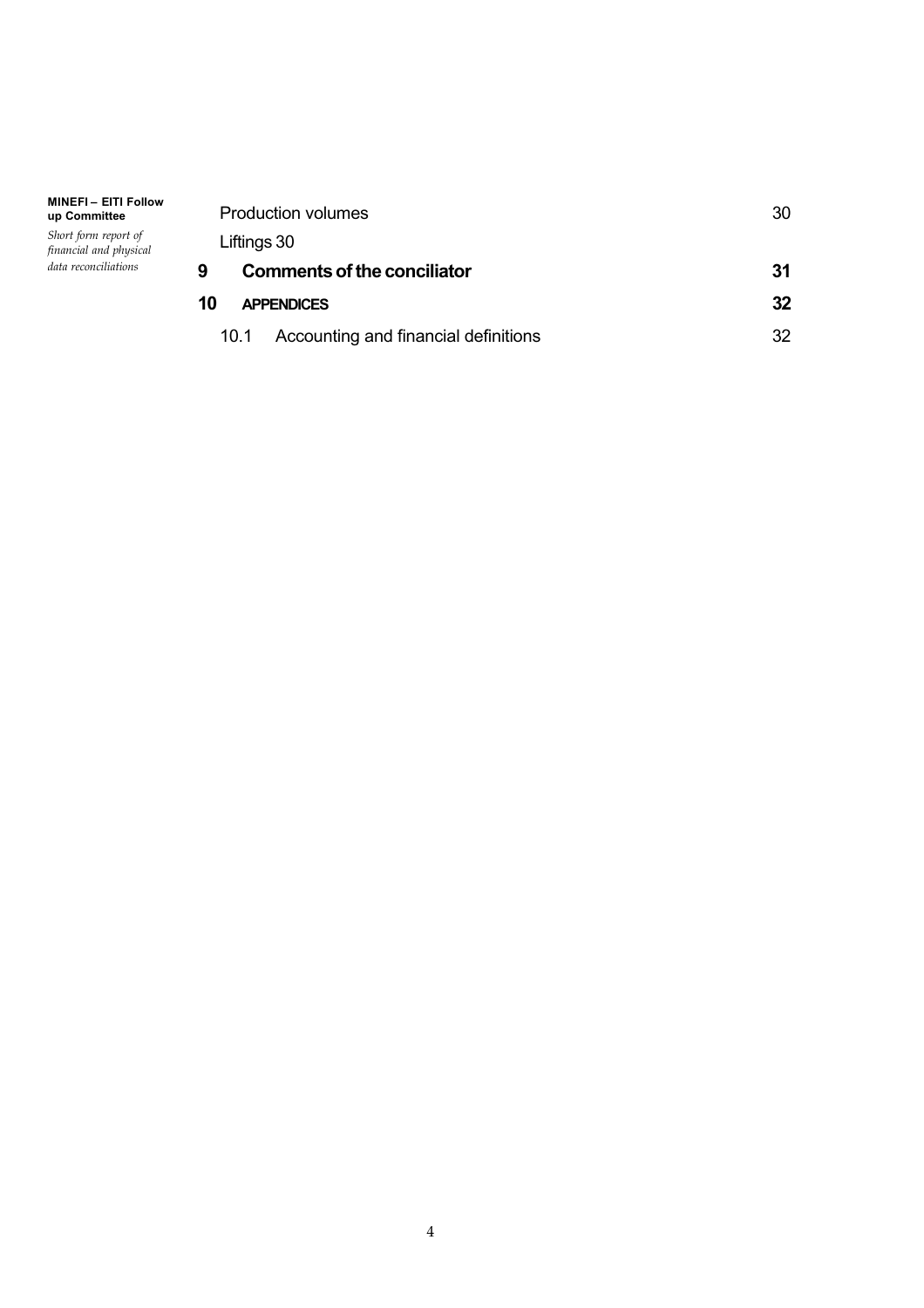**MINEFI – EITI Follow up Committee** *Short form report of* 

*financial and physical data reconciliations*

**Committee for the follow up of Cameroon Extractive Industries Transparency Initiative**

In execution of the mission of reconciliation of the financial and physical flows as regards the Cameroon EITI for the years 2001 to 2004 that has been entrusted to us by the agreement n°6/C/MINEFI/SG/C/EITI/ST and the decision n°000039/OS/MINEFI/SG/C/ST of July 27, 2006, here is the short form report of our work

## **1 GENERAL CONTEXT OF THE STUDY**

EITI aims to improve transparency and governance in the management of the incomes generated by the extractive sector and to maximize positive effects of this sector on the economic growth, in other to improve the lifestyle of the population. EITI has the shared conviction that a cautious use of the treasury in natural resources can potentially be the driving force of the economic growth and of sustainable development.

Since the launch of EITI, many countries have assumed this commitment to respect the transparency and the obligation to report in the management of public affairs.

The Republic of Cameroon joined this commitment in March 2005 and, in order to implement this initiative, has established the following organs:

- $\approx$  The EITI Follow Up Committee, created by decree N°2005/2176/PM of June 16th, 2005 from the Ministry of Economy and Finance, presided over by the Minister of Economy and Finances (MEF), which is the organ of decision and management;
- $\mathcal{L}$  The Technical Secretary for the follow up and achievement of EITI principles created by decree N°002328/MINEFI/CAB on 15th September 2005 and put under the coordination of a Technical Counsellor of the Minister of Economy and Finance (MEF). It is the coordination organ of the follow up committee.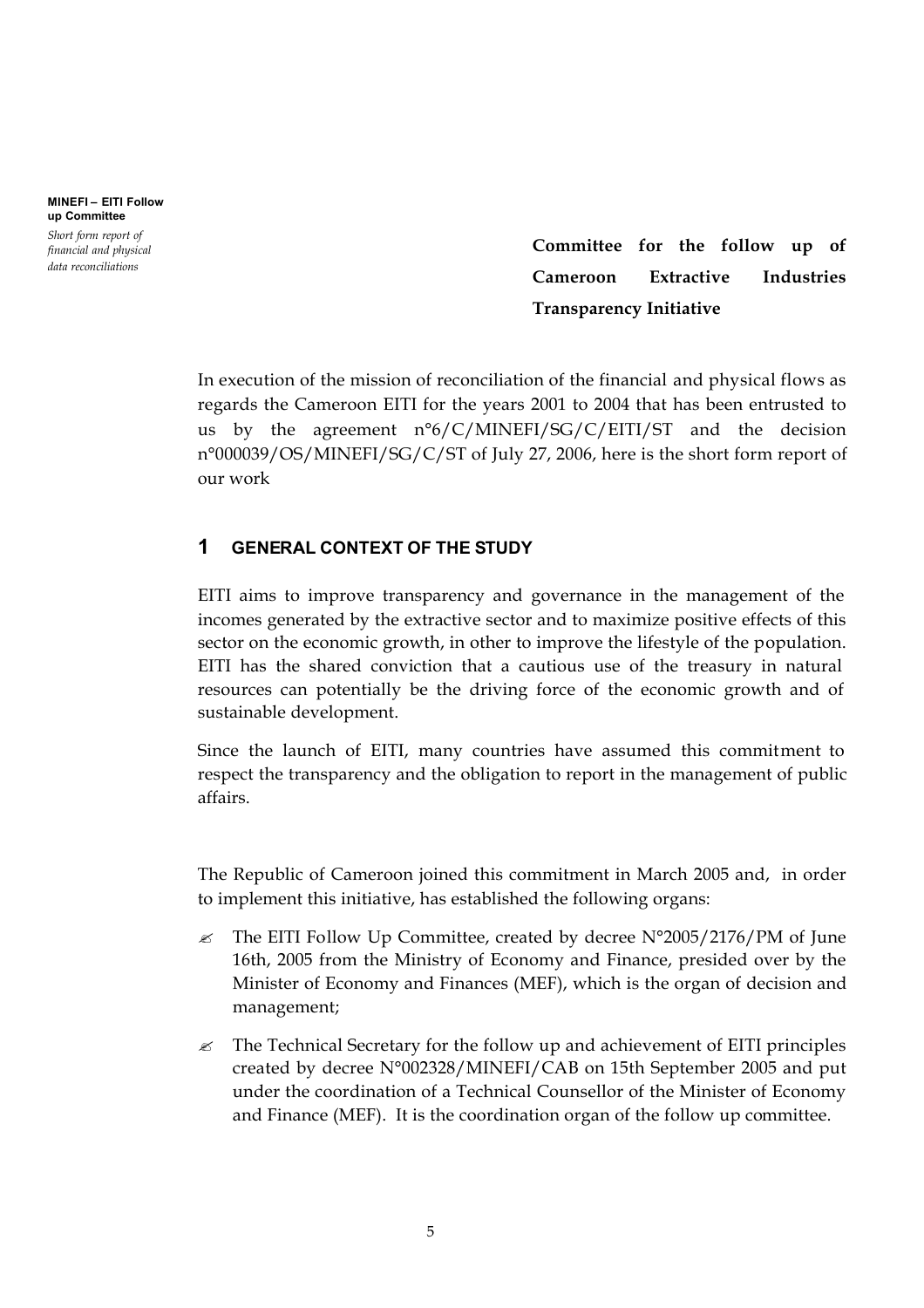*Short form report of financial and physical data reconciliations*

Those two structures which include the representatives of the State or parastatal sector, private sector and civil society, have adopted a working strategy. The collection and reconciliation of the data relating to figures and volumes is one of the main tasks to fulfil concerning this working strategy.

In order to help it achieve its objectives, the follow up committee has selected our offices to assist the Technical Secretary in the realization and the reconciliation of data for the years 2001 to 2004.

The terms of reference of the study stipulated that the consultant should deliver to the EITI follow up committee, at the end of the study a detailed report with a statistical part, containing combined data of oil companies and analysis, comments and recommendations on the statistical part. This is the subject matter of the present report.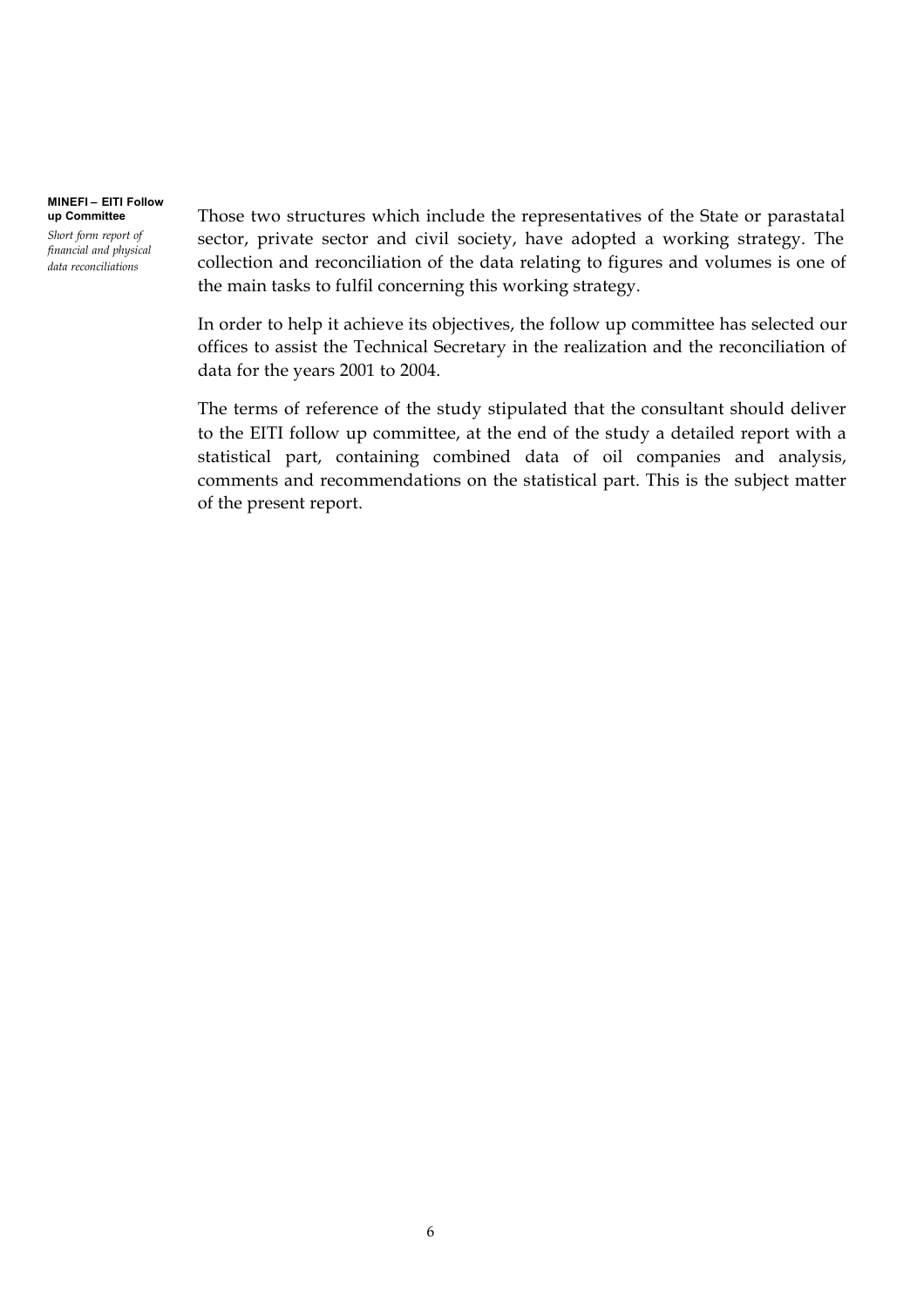**MINEFI – EITI Follow up Committee** *Short form report of financial and physical data reconciliations*

## **2 NATURE AND SCOPE OF THE WORK OF THE CONCILIATOR**

### **2.1 Nature of works**

This study deals with the undertaking, on behalf of the Extractive Industries Transparency Initiative in Cameroon, of data reconciliation of oil companies and the Cameroonian state, in terms of financial and physical flows.

### **2.2 Resources considered in EITI**

The working schedule of EITI implementation in Cameroon as well as the study terms of reference has clearly defined the area of the study in the oil sector. It is the only undergound resource exploited in a modern manner

## **2.3 Incomes considered for EITI**

The selection of the oil industry incomes considered for EITI, for the year 2001 to 2004 was on the sole responsibility of the follow up committee.

The accounting and financial definitions of these incomes are also the sole responsibility of the follow up committee. These definitions were settled on the basis of establishment conventions, association agreements, and accounting agreements attached to it.

The list of incomes considered for EITI is:

- $\mathscr{L}$  Proportional Mining Royalty,
- $\mathscr{L}$  Flat fees/Fix duties,
- $\mathscr Z$  Land Royalties/Area Royalties,
- $\mathscr{\mathscr{E}}$  Signature Bonuses,
- $\mathscr{\mathscr{E}}$  Production Bonuses,
- $\&$  Oil companies Dividends,
- $\mathscr{\mathscr{E}}$  Company tax on profits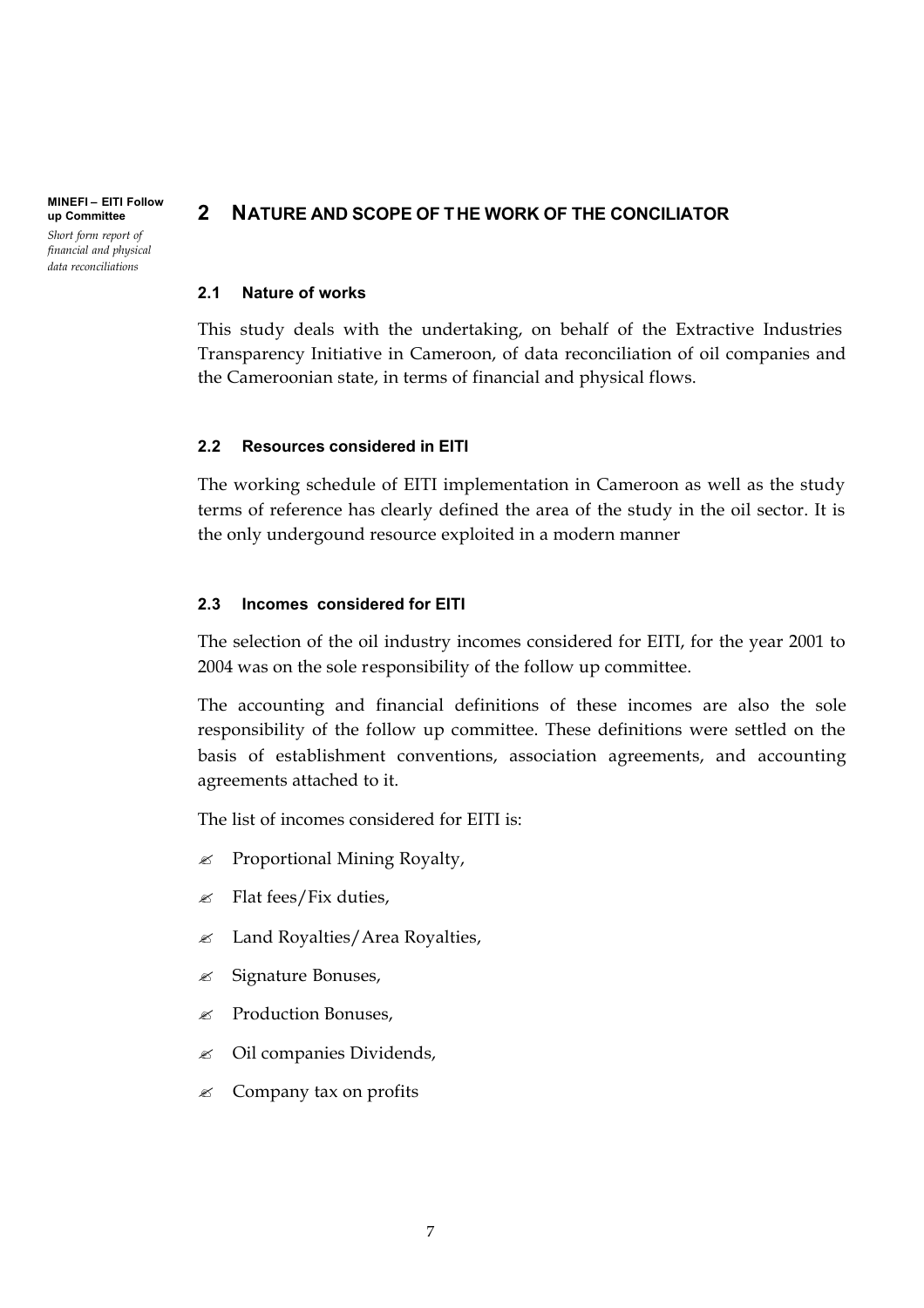*Short form report of financial and physical data reconciliations*

Besides, the study does not concern financial commitments. Only treasury flows (effective encashments and disbursements) have been compiled, in accordance with the requirements of EITI Source Book.

## **2.4 Production considered for EITI**

All oil production in Cameroon was considered for EITI.

Standard physical definitions of production were adopted by the EITI follow up committee.

Associated Gas is not considered for EITI.

## **2.5 Oil companies covered by EITI**

The identification of oil companies covered by EITI is on the sole responsibility of the follow up committee. Oil companies covered by EITI are limited to exploration and production enterprises.

The oil companies covered by EITI are:

- $\mathscr{L}$  Total Exploration & Production (E & P) Cameroon ;
- $\mathscr{L}$  Pecten Cameroon;
- **EXECUTE:** Perenco Cameroon ;
- **ExxonMobil Cameroon** ;
- $\mathscr{\mathscr{E}}$  NHC Functioning.

The EITI Follow up Committee has determined that the following companies are excluded from the study scope:

- $\mathscr{L}$  Euroil Ltd ;
- $\approx$  Amerada Hess:
- $\approx$  Addax Petroleum :
- $\mathscr{\mathscr{E}}$  Noble :
- $\mathscr{\mathscr{E}}$  Grynberg;
- $\mathscr{L}$  Philips Petroleum;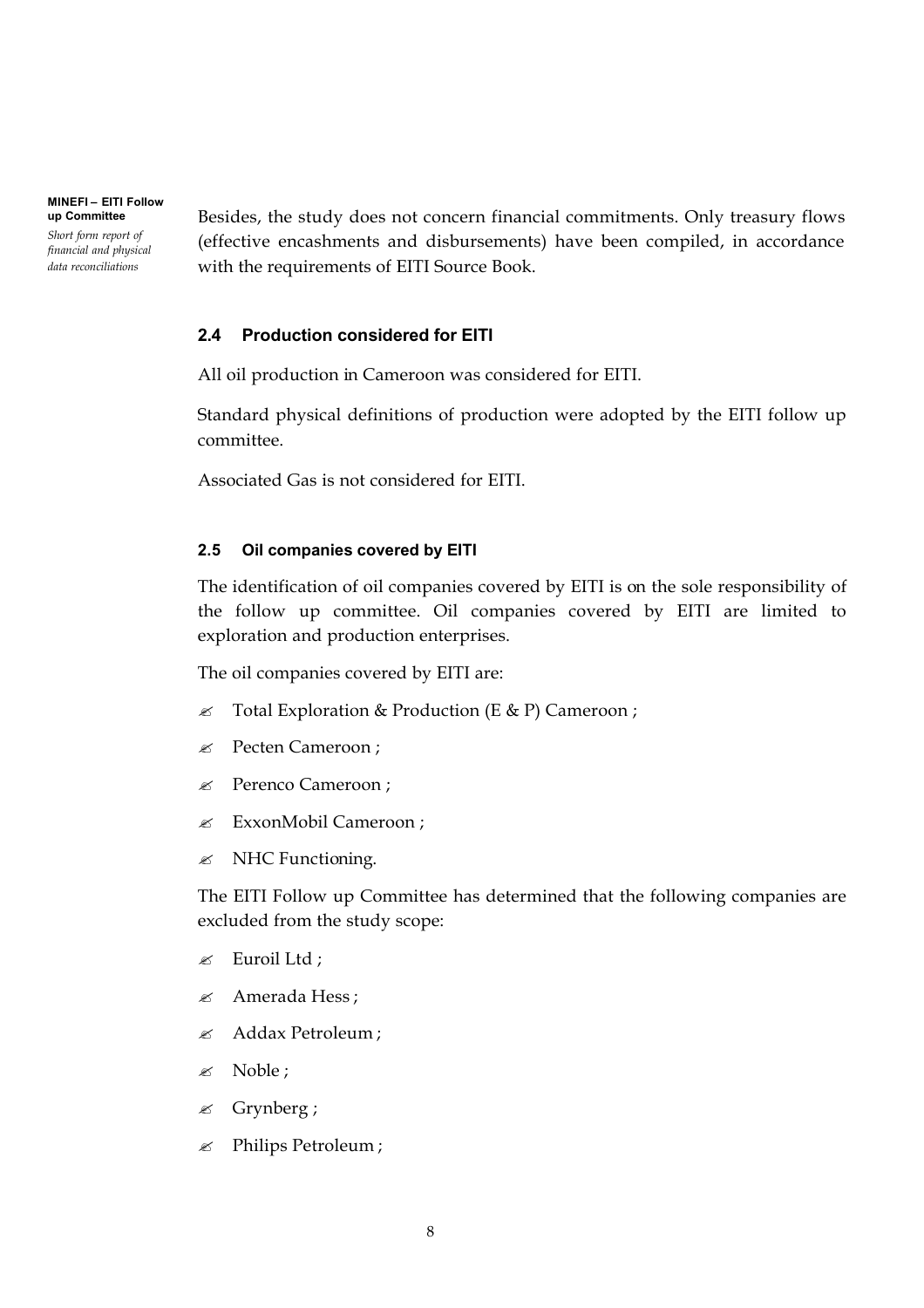**MINEFI – EITI Follow up Committee** *Short form report of financial and physical data reconciliations*

 $\mathscr{\mathscr{A}}$  Turnberry.

### **2.6 The period covered by the study**

The period covered by the study is the years 2001 to 2004.

However, since the financial year in Cameroon straddled two civil years (1<sup>st</sup> July N-1 to 30 June N+1), it crosses  $1<sup>st</sup>$  July 2002, which is the date from which the OHADA accounting law requirement relating to the alignment of the financial year to the civil year, became obligatory.

### **2.7 Recording basis of the incomes**

International accounting standards require the book-keeping of a year account or a commitment account.

In accordance with the requirements of the Source Book of EITI, incomes are recorded on a cash basis of accounting, which means the effective payments of the year. This is consistent with the public accounts used by the Government of Cameroon.

## **3 RESPONSIBILITIES OF ENTITIES AND LIMITATIONS TO THE SCOPE OF THE MISSION**

### **3.1 Responsibilities of covered entities**

The declarations of data have been prepared under the respective responsibility of the state and its components and of oil companies. The availability and the quality of the information on the time allowed period, is the responsibility of the covered entities.

It is not our task to review the exhaustiveness of the sources of the considered incomes and of the oil companies covered into the reference.

### **3.2 Responsibilities of the conciliator**

It is our task to: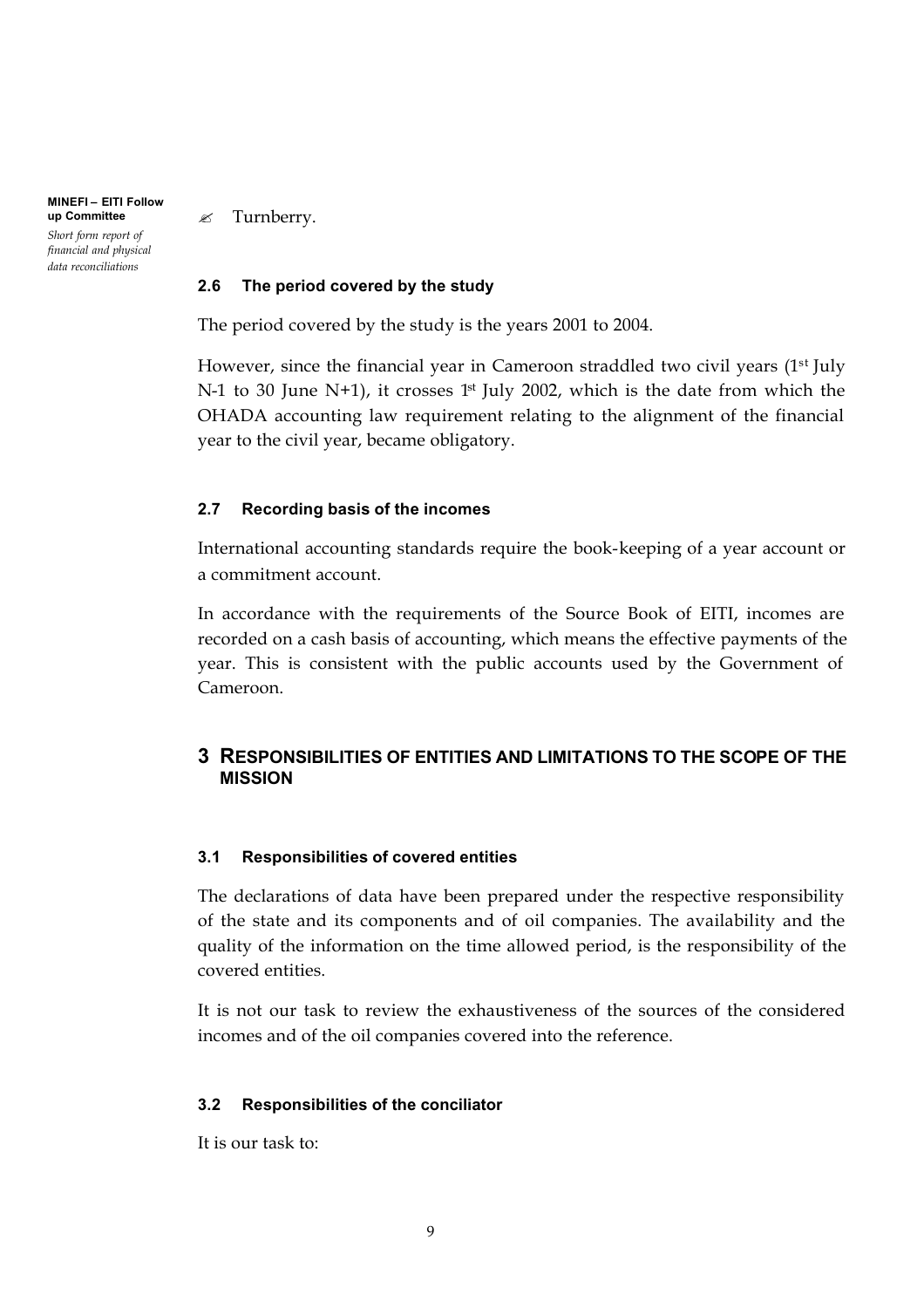*Short form report of financial and physical data reconciliations*

 $\mathscr{L}$  Verify that the definitions of the considered incomes for EITI are in accordance with the one described in the Source Book of EITI and with the standard international definitions of the oil industry (reference coherence).

 $\mathcal Z$  Verify the good comprehension of these definitions by oil companies and the state, while completing their declarations. Receive and compile the data of declared incomes flows, received by the government on one hand, and on the other hand of declared incomes flows, made by oil companies under the basis of the reference defined above

Our intervention does not aim at carrying out an audit or a limited examination of oil incomes. The audit and certification of data are not included in our scope of work.

Our intervention does not aim at carrying out an audit or a limited examination of financial transfers or physical flows from the oil sector. The audit and certification of data are not included in our scope of work.

It is not our task to review the completeness of the sources of the considered incomes and of the oil companies covered into the reference. As much as our intervention does not aim discovering of errors, illegal acts or other irregularities, nor at verifying whether the sources of the oil companies incomes and the state and its organs, are actually comprehensive.

We issue, in aggregated and disaggregated form, for each type of the state takings or companies' payments, the compiled results of the declared income flows made by oil companies and of income flows received by the state.

## **3.3 Limitations of the scope of the mission**

As we said in point 3.2, our work does not consist in carrying out an audit or a limited examination of oil incomes. However, for the verification of the quality of the information provided, we have, when that has been possible, compared the information provided in the response templates detailing the financial flows declared as paid by the petroleum companies and the financial flows declared as received by NHC with the data contained in the audited and certified financial statements, with the exception of Perenco and ExxonMobil, whose financial statements we did not obtain.

We could not reconcile all the data included in the declaration tables, with the financial and accounting information appearing in the reports of auditors. Only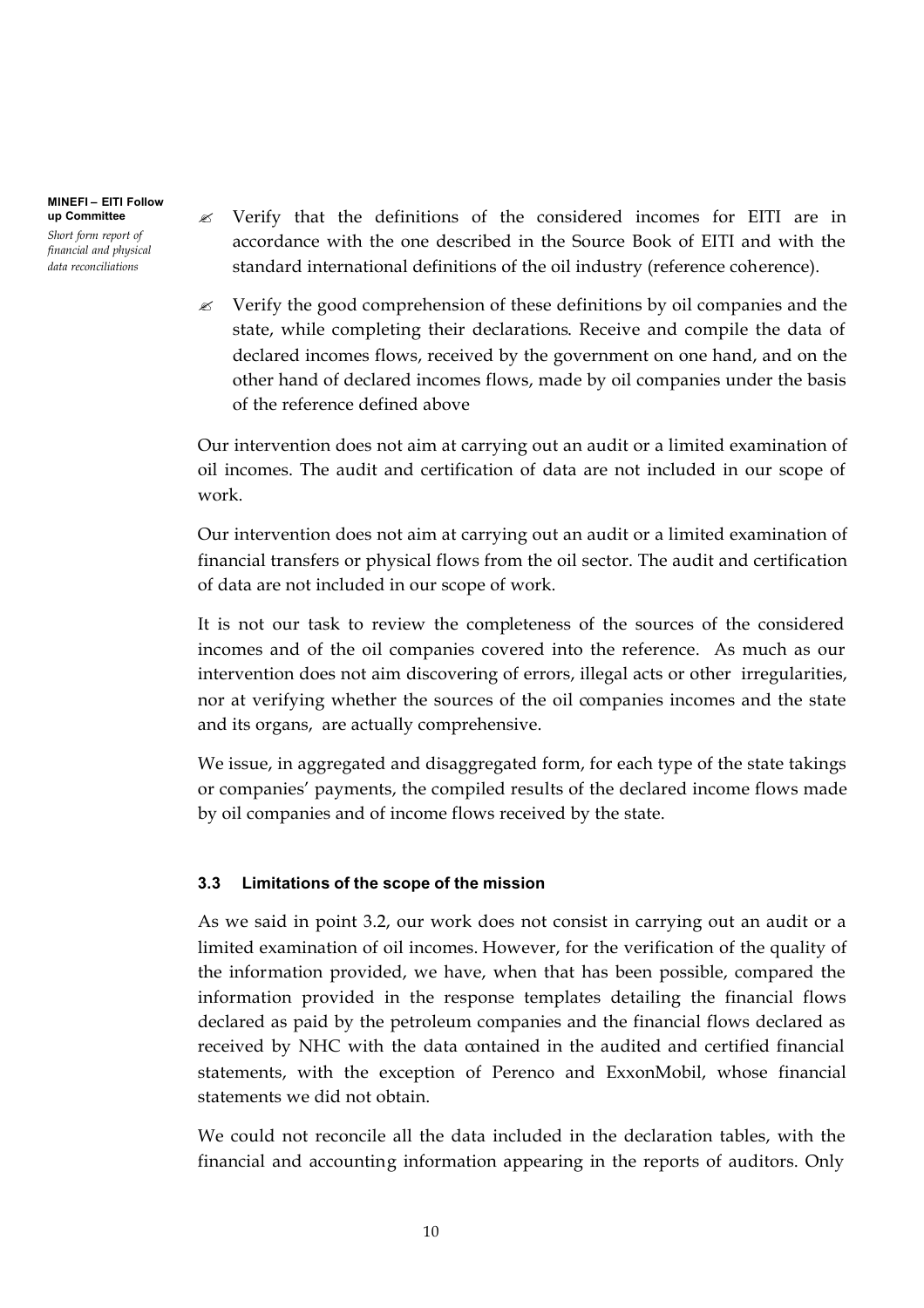**MINEFI – EITI Follow up Committee** *Short form report of* 

*financial and physical data reconciliations*

the amounts regarding the profit tax, and the quantity of liftings by the state and the production of NHC could be reconciled.

However, the accounting system, recommended by EITI criteria being the cash accounting basis, we obtained all the justificatory supports (payment receipts, cheques copies, transfer orders, bank operations tenders etc) of the payments declared as made by the oil companies, and under this basis, we verified the reliability, but not the completeness, of the information declared by them.

## **4 SUCCINCT PRESENTATION OF THE OIL SECTOR IN CAMEROON**

Oil exploitation started in Cameroon in 1947. The first research licence for hydrocarbons was given on April 16, 1952 in the Douala basin to SEREPCA Company which became Elf SEREPCA in 1958.

After that date, the volume of exploration activities fell because of the profound international oil crisis, leading to a progressive decline of the national crude oil production of about 3% per year on average between 1986 and 1990.

Since 1999, a new oil code has been in effect. It should allow oil companies to invest more in research, so as to sustain the production, especially in the deep offshore zones of the Douala/Kribi – Campo basin and in the Logone Birni basin.

## **4.1 Natural hydrocarbon Reserves**

## *4.1.1 Gas*

The Cameroonian gas reserves are split into 2 types: "associated" gas coming from crude oil production, and "non associated" gas. The proved natural gas reserves of the country are estimated at about 157 billion m3 for a potential of 270 to 300 billions m3.

All the present production concerns associated gas, a great part (3 million m3) of which is flared each year, whereas another part is used for gas-lift and consumption at offshore platforms. (Source: quarterly newspaper of the National Hydrocarbon Company, N°19, December 2005).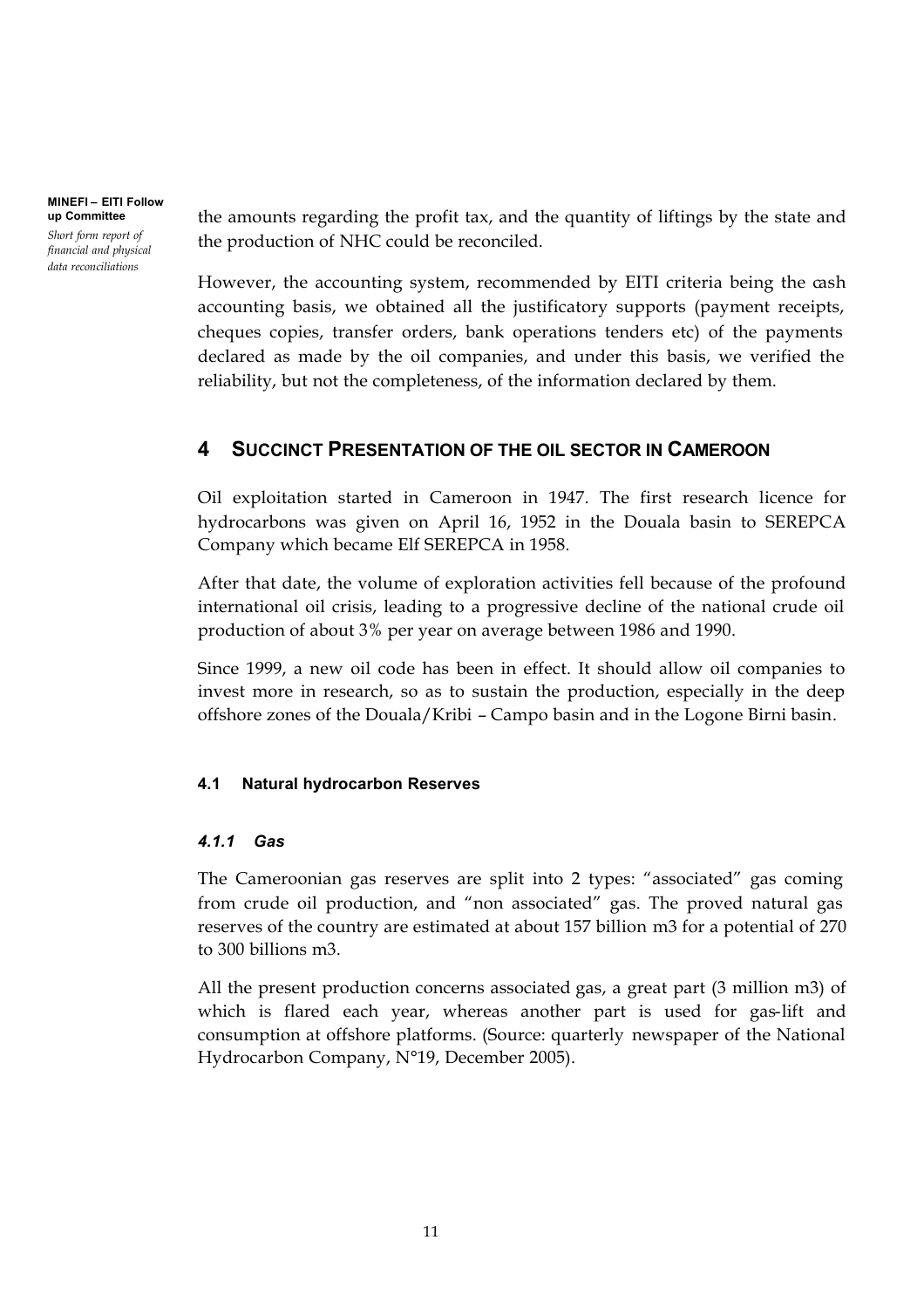## *4.1.2 Oil*

**up Committee** *Short form report of financial and physical data reconciliations*

**MINEFI – EITI Follow** 

After the first discoveries, the proved oil reserves rose rapidly and reached the level of more than 1000 million barrels. Since the slowness in oil research that took place in 1983, and with the rapid production of the deposits in development, the remaining proved reserves have been declining considerably.

The rhythm of crude oil production in Cameroonian basins continues decreasing during 2004. The production dropped from 36 million barrels in 2003, to 33 millions barrels while closing the 2004 financial year. Despite the discoveries of new deposits announced by TOTAL Exploration and PECTEN, the active promotion policy of the Cameroonian basins, has not yet shown, for the time being, a reversal of the decline. (Source: General report of the statutory auditor on NHC accounts as at December 31<sup>st</sup>, 2004). However, an increase of the production may arise in 2006 due to an increase of drilling oil wells.

## **4.2 Description of exploration research activities**

## *4.2.1 Exploration*

This activity is the study of the substratum in other to establish if it contains hydrocarbons. To do this, oil companies request from Cameroon authorities a research licence to carry out research of oil traps (seismic acquisitions, exploration drill holes) and appreciate deposits in case of discovery (appreciation drill hole).

## *4.2.2 Exploitation*

This activity consists into putting on production a deposit of hydrocarbon. It includes development and production stages.

The development stage consists in implementing substructures necessary for the extraction, the treatment and the forwarding to the storage point, of produced hydrocarbons. Generally, these substructures are shafts, drill holes and treatment sites, submarines pipes and storage tankers.

The production stage consists in insuring the extraction and the storage of crude after treating it (extraction of impurities to attain required standards).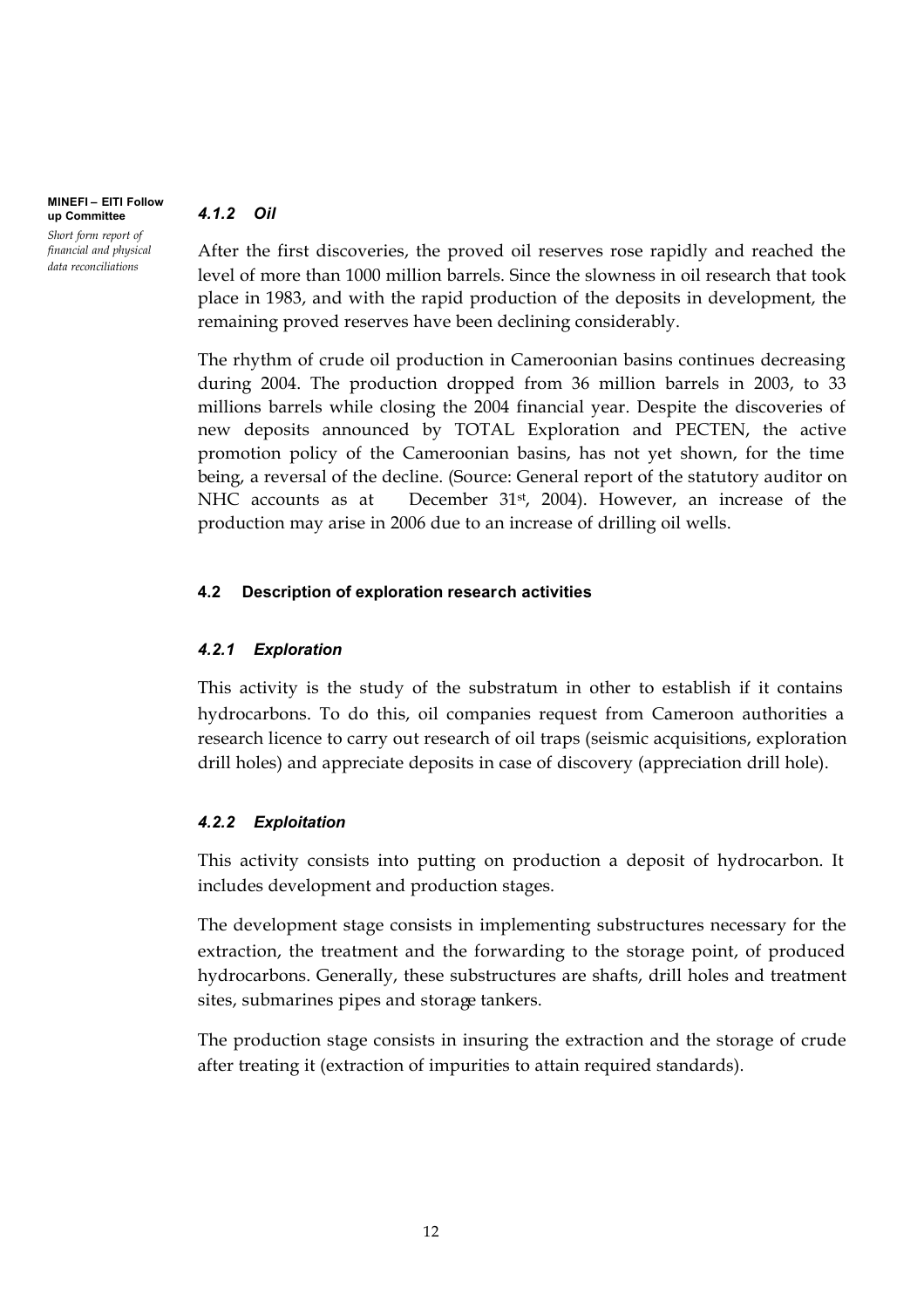*Short form report of financial and physical data reconciliations*

### **4.2.2.1 Commercialization of crude oil**

The NHC in the scope of the mandate given to it by the State, intervene in the selling and buying of crude oil on international markets.

Four types of crude oil are actually produced in the Cameroonian basins, the daily volume produced is about 90 000 barrels, allocated as it follows:

| Types of crude | Daily production | Temperature      | <b>Exportation Terminal</b> |
|----------------|------------------|------------------|-----------------------------|
| <b>KOLE</b>    | 60 000 barrels   | $32^{\circ}$ API | <b>SEREPCA</b>              |
| <b>LOKELE</b>  | 20 000 barrels   | $22^{\circ}$ API | <b>MOUDI</b>                |
| <b>EBOME</b>   | 9 000 barrels    | $34^\circ$ API   | <b>EBOME</b>                |
| <b>MOUDI</b>   | 700 barrels      | $38^\circ$ API   | <b>MOUDI</b>                |
| Total          | 89 700 barrels   |                  |                             |

*Source : Interview with the commercial Manager of NHC*

The part of the national production belonging to Cameroon State is commercialized by the NHC by cargos of:

- 800.000 barrels for the Kolé,
- 500.000 barrels for the Lokélé,
- 400.000 barrels for the Ebomè, and
- 100.000 barrels for the Moudi.

The main commercial partners of the NHC are: Addax BV, Omisa Resources Ltd, Elf Trading, Petrodiamond (representation of Mitsubishi Corporation), Vitol, Stag Energy Ltd, Trafigura, Taurus Petroleum Glencore, CFDI, SONARA, TRADEX, and SCDP.

 $\mathscr Z$  The official sale price of the crude oil which is used for fiscalisation of the volumes is determined by a commission comprising NHC and the oil companies, represented equally.A differential is determined for every type of crude and takes on account the selling prices used by each operator (official price = average price of the Brent + the differential). These official prices are then transmitted to the Presidency of the Republic for their promulgation..

The evolution of the official prices within the study period, of the different types of crude, sold by the State of Cameroon is presented as follows: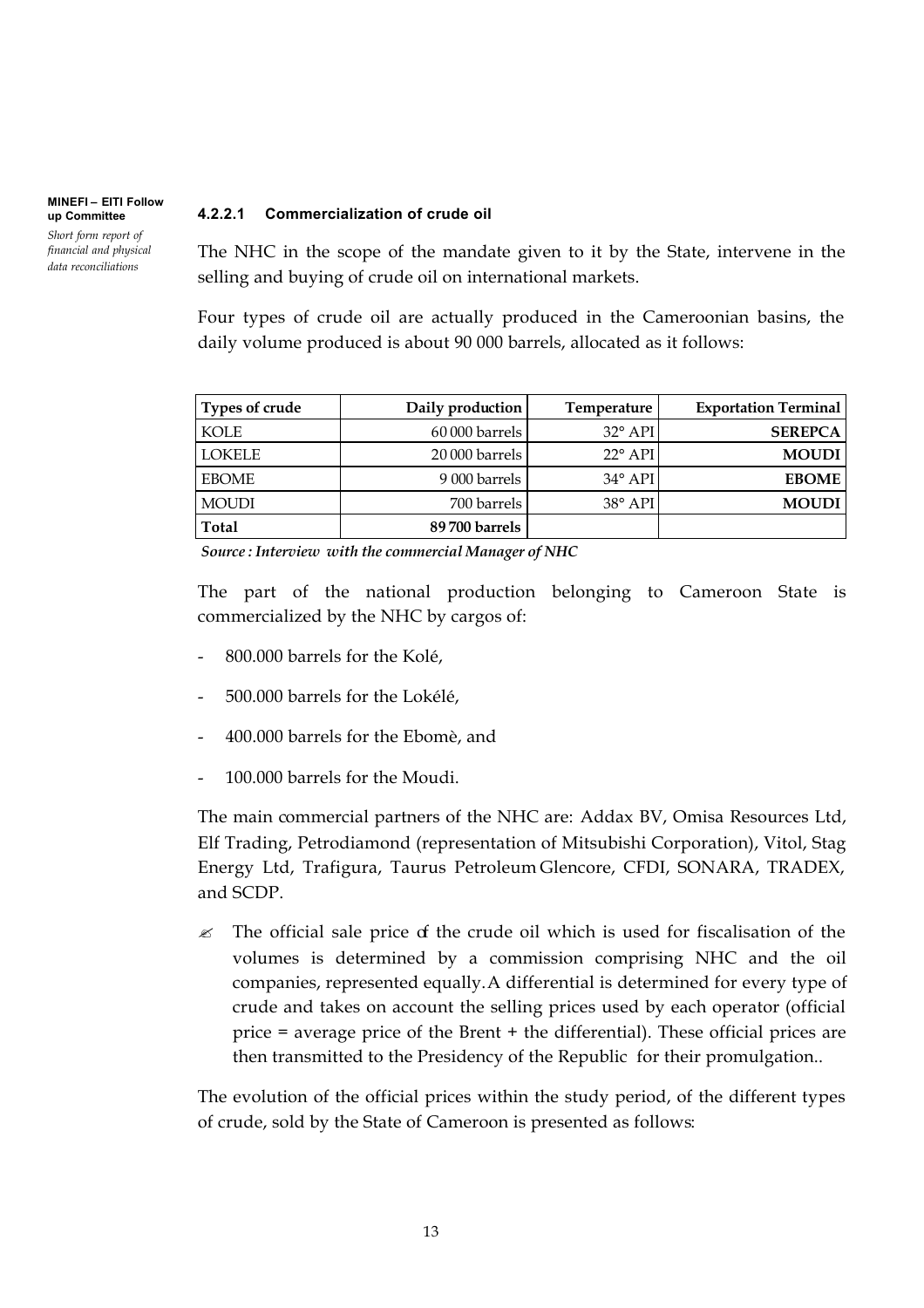*Short form report of financial and physical data reconciliations*

|               | Average | 2001  | 2002  | 2003  | 2004  |
|---------------|---------|-------|-------|-------|-------|
| <b>KOLE</b>   | 27,83   | 22,81 | 24,11 | 28,25 | 36,15 |
| <b>LOKELE</b> | 24,49   | 20,03 | 21,66 | 24,79 | 31,46 |
| <b>EBOME</b>  | 30,29   | 24,21 | 25,32 | 29,04 | 42,59 |
| <b>MOUDI</b>  | 28.59   | 25,16 | 23,86 | 26,39 | 38,94 |
| Average price | 27,80   | 23,05 | 23,74 | 27,12 | 37,29 |

Graphically this evolution can be presented as follows:

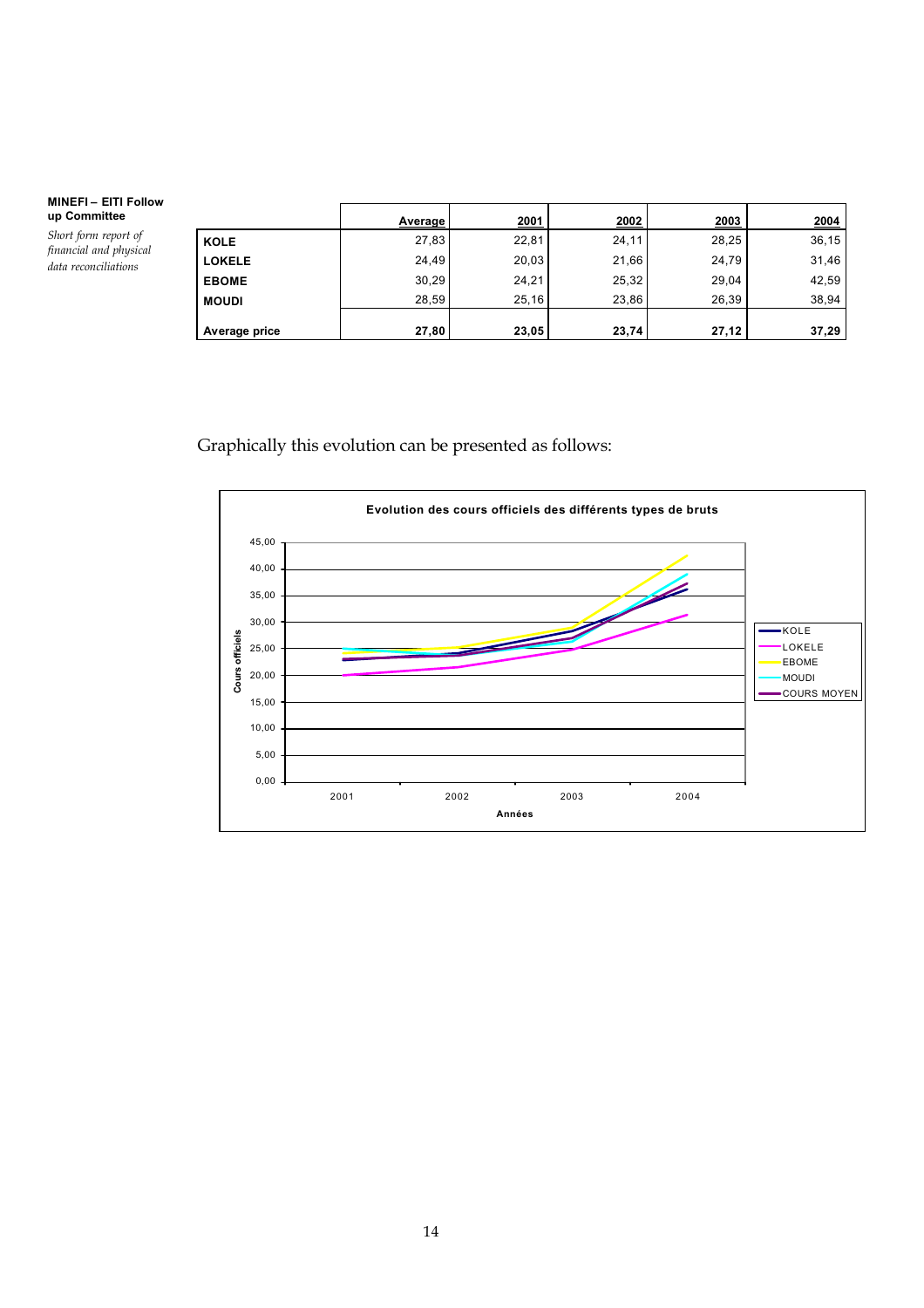**MINEFI – EITI Follow up Committee** *Short form report of financial and physical* 

*data reconciliations*

## **5 LEGAL, CONTRACTUAL, AND TAX SCOPE OF OIL EXPLORATION AND PRODUCTION ACTIVITIES**

### **5.1 Legal scope**

Since 1964, oil legislation has been modified or reviewed on many occasions. The law n°99-013 of December 22, 1999 carrying on oil Code abrogated all the aforesaid texts, except the law n°78-14 of December 29, 1978 establishing the obligations of mining companies to conclude Association Agreements with the State.

## **5.2 Contractual scope of exploration and exploitation activities**

In Cameroon, research and exploitation activities are regulated by two systems:

- $\mathcal{L}$  The system of the guaranteed mining income, regulated by the establishment conventions;
- $\approx$  The new oil code.

Many contracts have been signed according to this new oil code, but up to this date, only research activities are realized within the scope of this code. All the exploitation activities are regulated by the old contractual scope which is concession contracts.

Two (2) systems actually coexist in practice. The table below shows the different notions according to the system:

|                     | Old system                        | New oil code system                       |
|---------------------|-----------------------------------|-------------------------------------------|
| Mining certificates | Research/exploration licence (PH) | Associated or non associated autorization |
|                     | Mining concession                 | <b>Exploitation autorization</b>          |
| Contractual system  | <b>Establishment Convention</b>   | Concession contract                       |
|                     | Association contract/agreement    | Production sharing contract               |

### *5.2.1 Calculation examples for the mining income (classical case)*

The calculation of the Mining income is done in four steps:

### $\mathscr{L}$  Step 1 : calculation of the crude income

The turnover and the technical costs are allocated according to contractual conditions. We then obtain a crude allocation of the income as the following: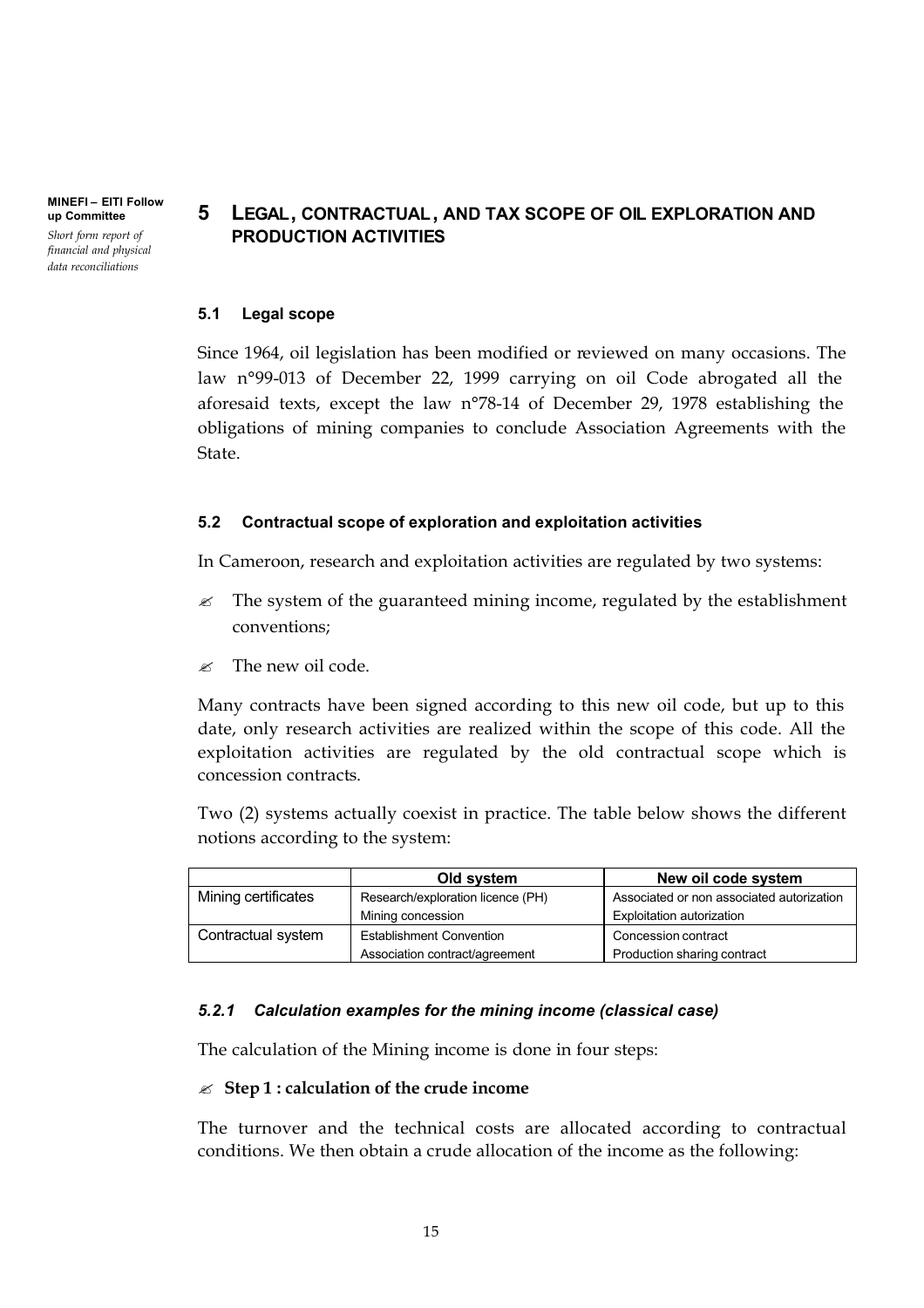*Short form report of financial and physical data reconciliations*

| Items           | <b>Associates</b> | <b>State</b> | Total |
|-----------------|-------------------|--------------|-------|
| turnover        | 30%<br>30         | 70%<br>70    | 100   |
| Technical costs | 50%<br>(15)       | (15) 50%     | 30    |
| Crude income    | 15                | 55           | 70    |

### " **Step 2 : Calculation of the net income**

This step aims the determination of the net income of the associates (here 13%) as it follows:

| otal<br>crude income          | $\overline{\phantom{a}}$<br>ົ ພ |
|-------------------------------|---------------------------------|
| of the<br>Parts<br>associates | 70.<br>'3%<br>-<br>-<br>v       |
|                               |                                 |

## " **Step 3 : Calculation of the tax and of the result before taxation**

After step 2, we have to calculate the tax and the result before taxation, as to make the result after taxation, equals to the net income as it follows:

| Calculation of the income before tax (petroleum tax) | $-57.5\% = 21.41$             |
|------------------------------------------------------|-------------------------------|
| Calculation of company tax (petroleum tax)           | $21.41 \times 57.5\% = 12.31$ |
|                                                      |                               |

## $≤$  **Step 4 : Calculation of the royalty by difference**

The proportional mining royalty is determined by difference between the crude income and the result before taxation as it follows:

| Items                      | Associés |
|----------------------------|----------|
| Crude income               | טו       |
| Result before taxation     | 21.41    |
| Royalty (negative royalty) | (6,41    |

## **5.3 Overview of the tax system applicable to oil exploration and production activities**

During the period of the study, the legal scope administrating the tax system of oil operations should have be constituted only on dispositions, established by the law n° 99/013 of December 22, 1999 related to the oil code and to the statutory regulations, used for its application.

Well, the article 118 of the so said law 99/013, stipulates that « the law is applicable to oil contracts which will be signed as from its promulgation »… «the holders of establishment conventions and of association agreements in force at the promulgation date of the present code are still subject to the dispositions included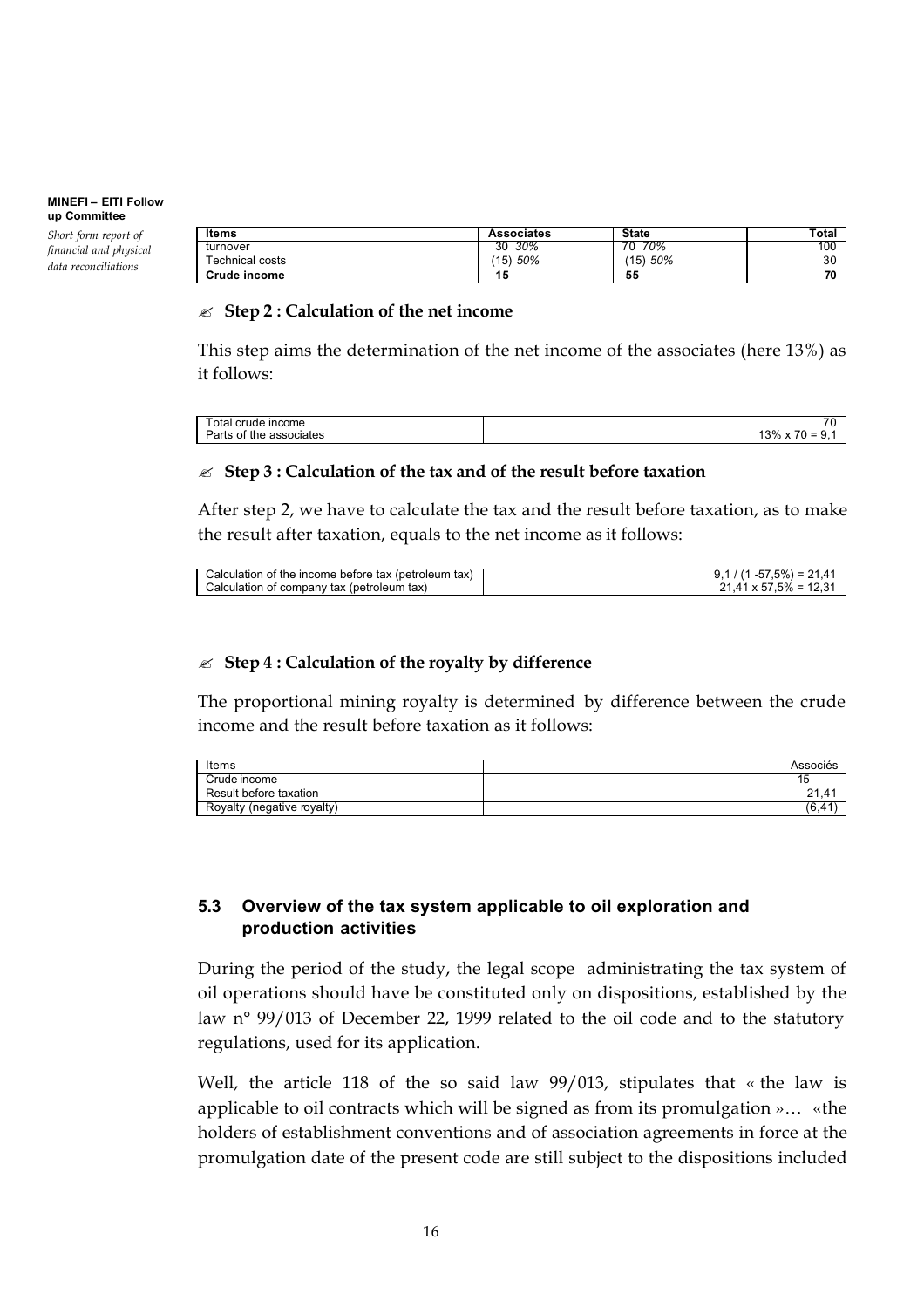*Short form report of financial and physical data reconciliations*

in the so said contracts and conventions, such as they can be subsequently modified by the entities during the duration of the so said contracts and conventions »

But still, the oil tax system of these establishment conventions of companies we are interested in, is subject to the tax system dispositions of the laws in force before the adoption of the oil code, notably to the dispositions of the law n° 64/LF/4 of April 6, 1964 setting the requirements , the rates and recovery methods of flat fees, royalties and mining taxes and the law n°78/24 of December 29, 1978 also setting requirements, rates and recovery methods of flat fees, royalties and mining taxes.

## *5.3.1 Legal scope of the oil tax system before adoption of the oil code*

Before adoption of the oil code in 1999, two texts were setting specific tax system dispositions to which companies operating in the hydrocarbons sector are subject: they are the laws n°64/LF/4 of April 6, 1964 and n°78/24 of December 29, 1978, both setting the requirements, the rates and the recovery methods of flat fees, royalties and mining taxes.

## *5.3.2 Specific tax system dispositions resulting from establishment conventions*

Establishment conventions existed before between the State and oil companies covered by the study, specific tax system dispositions of the convention were adopted in application of the laws  $n^{\circ}64/LF/4$  of April 6, 1964 and  $n^{\circ}78/24$  of December 29, 1978, specifying the requirements, the rates and recovery methods of Flat fees, royalties and mining taxes.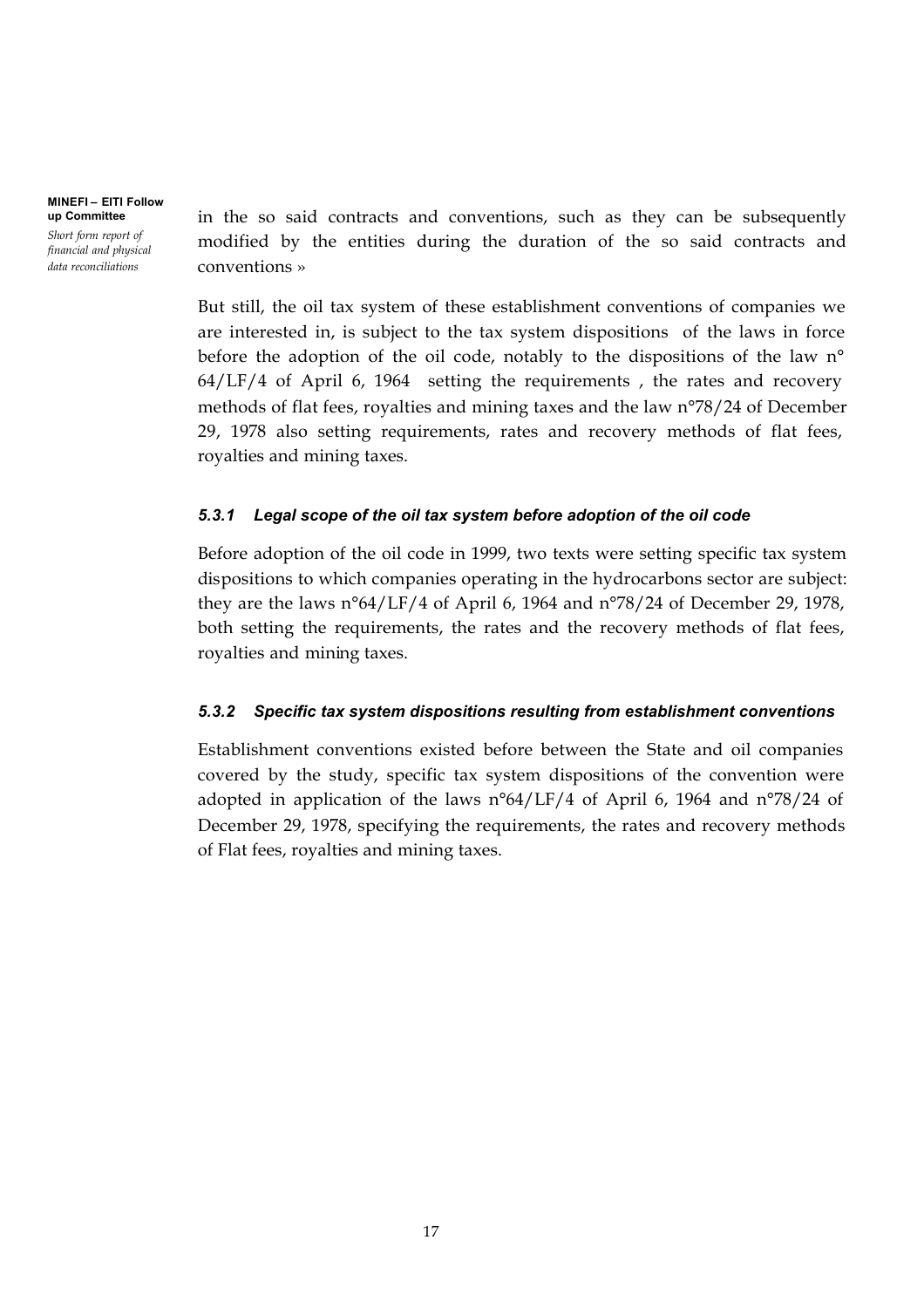**MINEFI – EITI Follow up Committee** *Short form report of* 

*financial and physical data reconciliations*

## **6 PRINCIPLES OF RECORDING OF FINANCIAL FLOWS, PRESENTATION OF THE FINANCIAL FLOWS BETWEEN THE NHC AND THE NATIONAL TREASURY**

### **6.1 Flows of financial data relative to Oil activities**

The graphic bellow presents the movements of financial flows between the Oil companies, State and its compponents and Central Bank:



## **6.2 Principles of recording financial flows by the NHC and tne Public Treasury**

The NHC manages the State interests according to the mandate that the State granted to it as regards oil production and exploitation activities. It ensures commercial, movable and unmovable operations directly and indirectly relate to its social purpose.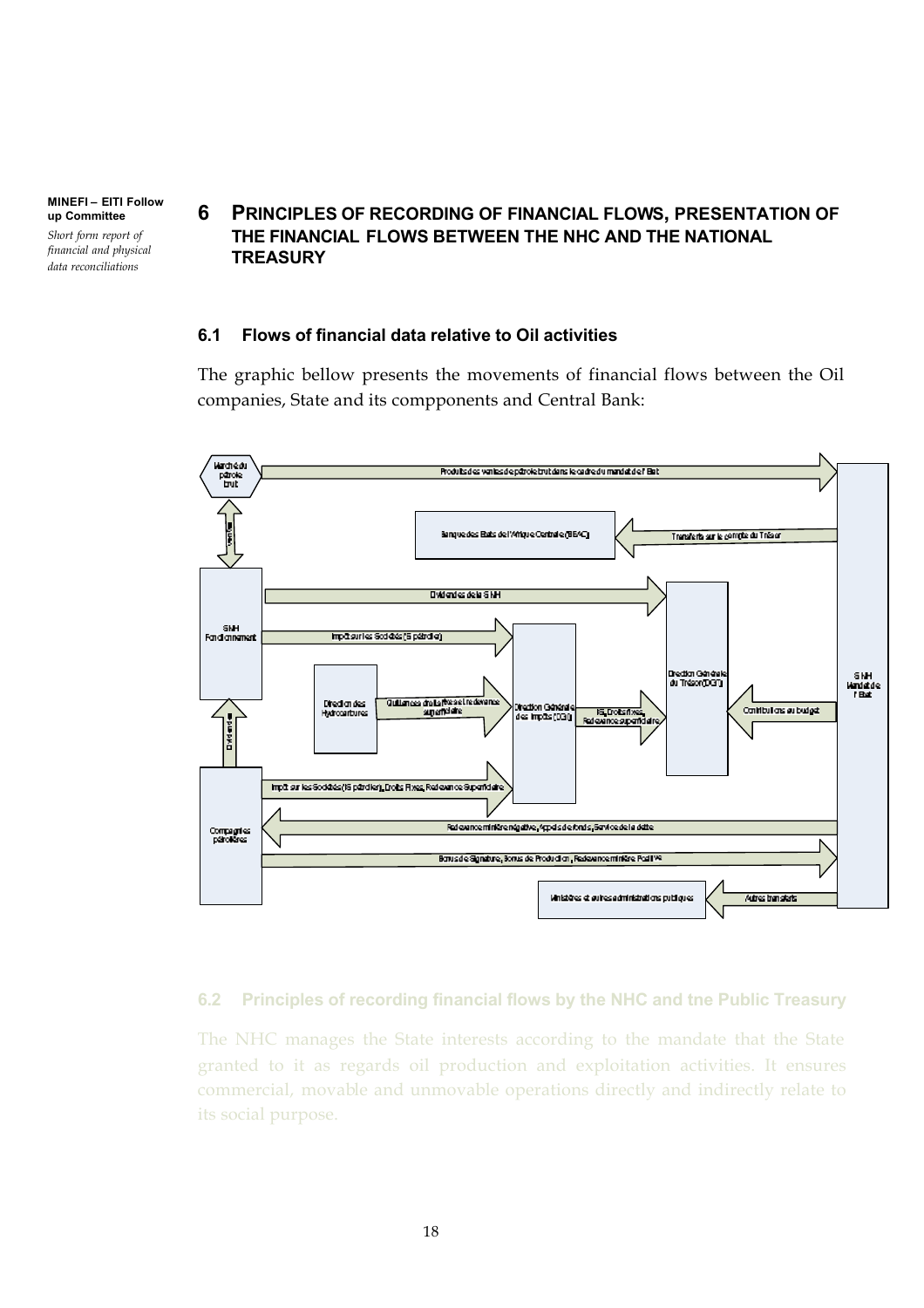*Short form report of financial and physical data reconciliations*

Commercial operations principally concern the sale and the buying of crude oil on international markets. The incomes generated from the sale are then transferred to the Public Treasure in other to contribute to the financing of the State budget.

The transfers are done monthly on the basis of the forecasts made and included in the Table of Oil Operations and the State (TOPE).

The TOPE has been conceived by the Government of Cameroon and validated by the International Monetary Fund (IMF).

The TOPE has the following columns:

 $\mathscr{L}$  Production

We can distinguish the total production and the production sold.

- The oil total production is divided in NHC share and associates' share according to the nature of the crude;
- The production sold is equally divided in NHC parts and associates parts;

 $\mathscr{A}$  Receipts

- The value of production sold is obtained by multiplying the volumes by the average official price of the Brent (standard oil in the international market) within the period and the average official price of the US Dollar. Because of the heaviness of the Cameroonian crude oil compared to the Brent, a decrease is applied during the selling on international market ;
- The turnover is determined by multiplying the production sold, the official price and the average rate of the US Dollar ;
- The official price is used for the valuation of all the crude sold by the NHC and oil companies. This price is settled after a meeting including both representatives of the NHC and of oil companies;
- $\mathscr{\mathscr{E}}$  Expenditures
	- Oil production generates the expenditures which follow :
		- $\mathscr{L}$  Associative expenditures: they are constituted of tendering funds and of the debt service. They are invoiced by the operators.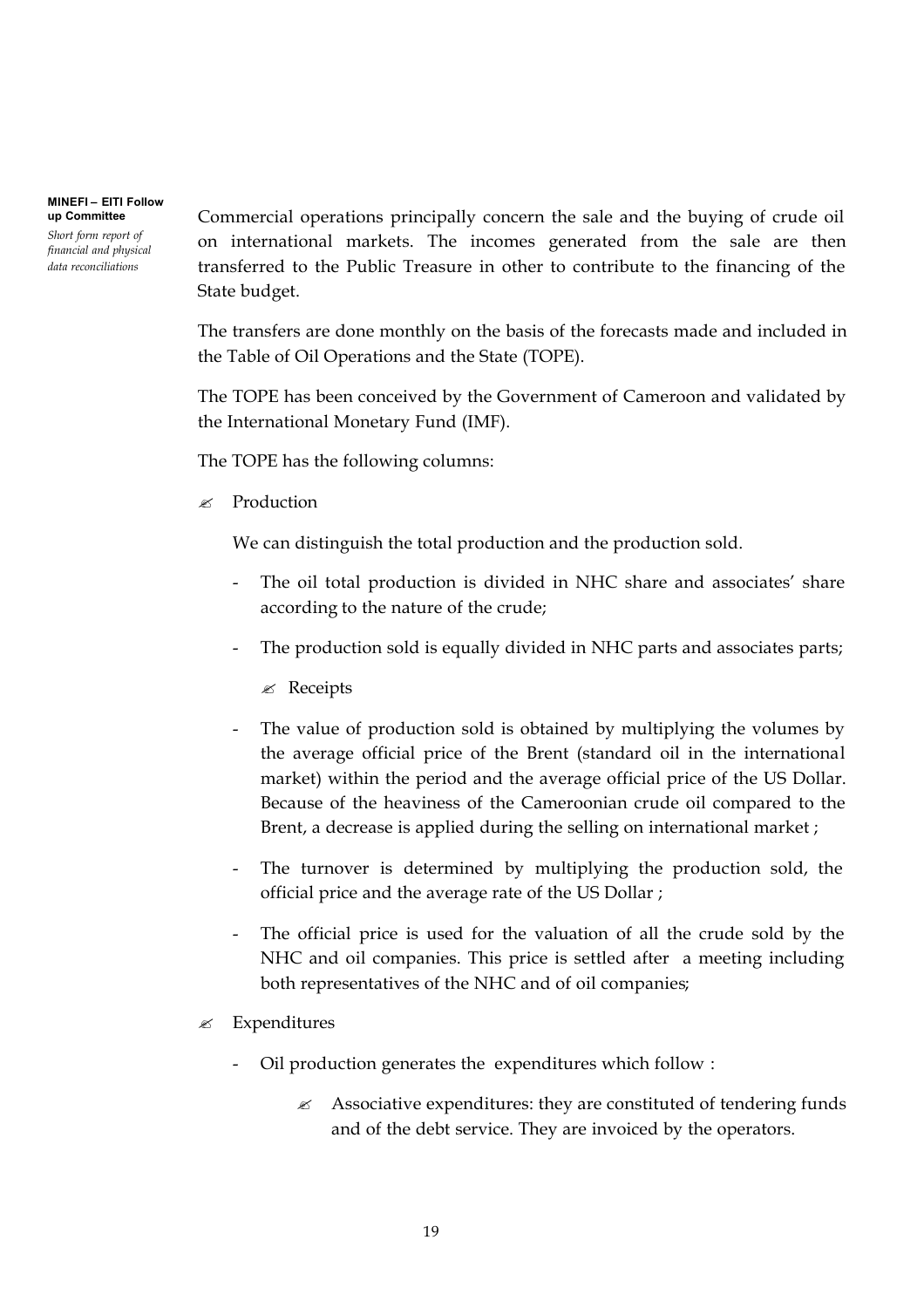*Short form report of financial and physical data reconciliations*

Associative expenditures are settled on the basis of a budget through a work plan settled by the technical committee. At the end of the period, the operators settle an invoice balance which is the difference in comparison to the forecasts of the budget, tenderings and the debt service;

- $\mathcal{L}$  Other expenditures: they are done by the NHC and deal with offshore insurances, the cost of the follow up of the NHC engineers and the portion of the pipes expenditures and the expenditures of restoration of sites in other to take into account the sustainable environment..
- $\ll$  Transferable balance
	- The TOPE permits determination of the transferable balance, which is the difference between receipts and expenditures. The transferable balance is provisional; it is determined quarterly.

The transferable balance deals with the transfers to the public treasure as contribution to the State budget via the BEAC and other transfers made by the order of the senior management of NHC.

The definitive balance is determined at the end of the month which follows each quarter on the basis of definitive realizations settled by the representative committee.

## **7 SUMMARY OF THE METHODOLOGY IMPLEMENTED TO CARRY OUT THE STUDY**

## **7.1 Collection and conciliation of financial data**

We visited oil companies and concerned administrations and collected the information necessary for the comprehension of the sector. We have made proposals of financial and accounting definitions of the considered incomes and drawn up templates, detailing the financial and physical flows declared made by oil companies to the State and its components.

The data collected by the consultants have been verified then reconciled.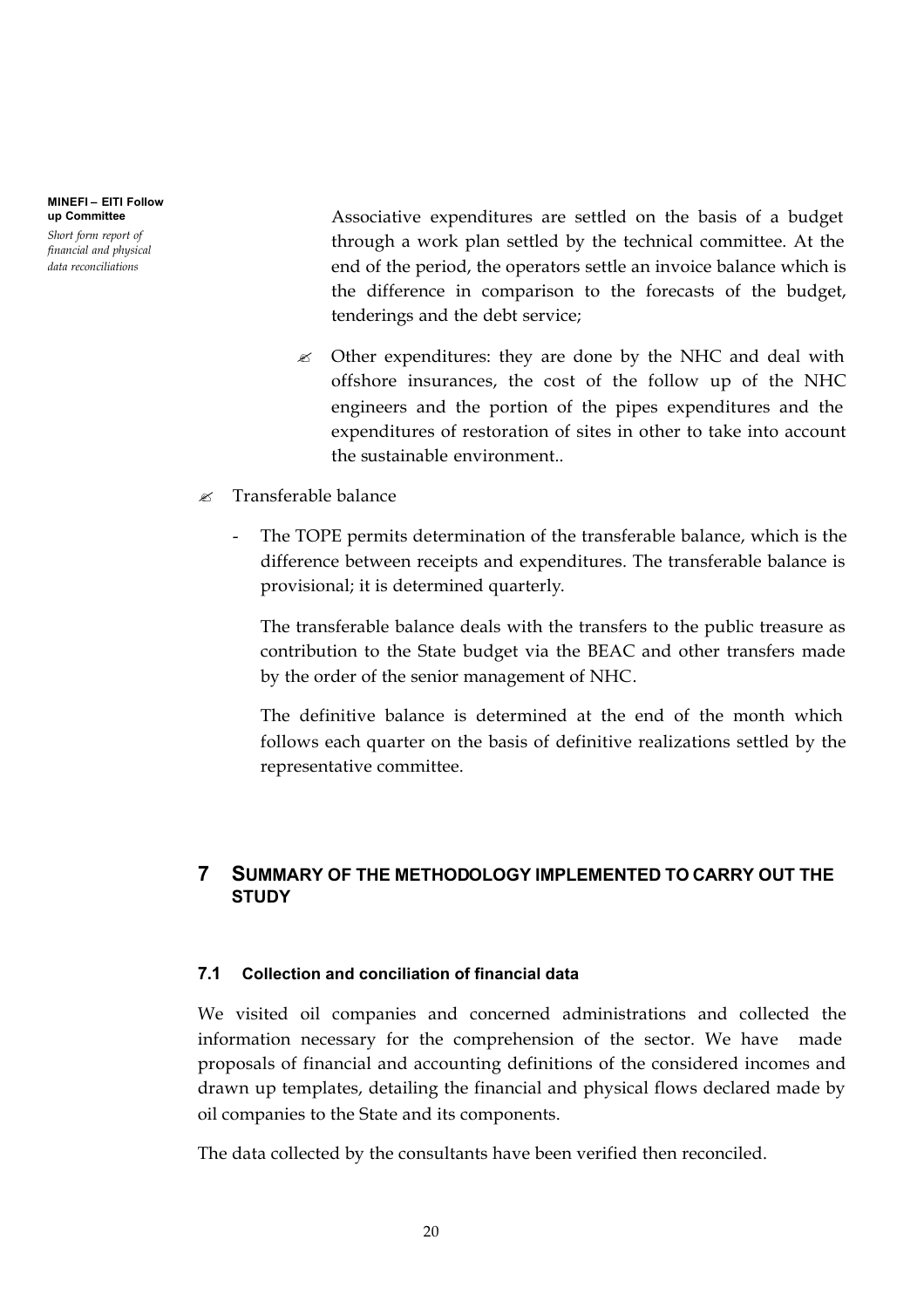#### **MINEFI – EITI Follow up Committee** *Short form report of financial and physical*

*data reconciliations*

### **7.2 Currency used for the conciliation of the financial data**

All the declarations of oil companies have been made in US Dollars and in FCFA. Declarations of some components of the State (Public Treasury, NHC) are made only in FCFA. However, the terms of reference foresee the possibility for the conciliator to use the FCFA, or the American US Dollar as conciliation currency. The US Dollar has then been chosen by the conciliator in the scope of the study. Indeed The principal reason of the choice of the Dollar as declaration and conciliation currency is that the Source Book of EITI recommends the US Dollar as declaration currency for all the liquid derived advances; moreover, the crude oil is negotiated on international markets with and official price in US Dollar.

Thus, the following official courses, communicated by the NHC have been used by the conciliator in the scope of the study:

| US\$                    | 2000/2001 | 2001/2002    | 2002          | 2003    | 2004        |
|-------------------------|-----------|--------------|---------------|---------|-------------|
| Conversion rate for the |           |              |               |         |             |
| <b>FCFA</b>             | 708.001   | 31.04<br>721 | 77'<br>660.7, | 581.662 | ,327<br>527 |

## **8 PRESENTATION OF THE RECONCILIATION BETWEEN THE DECLARATIONS OF OIL COMPANIES AND THOSE OF THE STATE AND ITS COMPONENTS**

The presentation of the reconciliation between the declarations of the State and its components, and the declarations of oil companies, is aggregated for the years 2001 to 2004. The amounts are in thousands USD.

Concerning the financial aspect, four reconciliation levels were carried out. These conciliations are:

- $\mathcal{L}$  Reconciliation between oil companies and the State and its components;
- $\mathcal{L}$  Reconciliation between the NHC and the Treasury Headquarters;
- $\mathscr E$  Reconciliation between the taxes headquarters and the Treasury Headquarters;
- $\approx$  Reconciliation between the taxes headquarters and the Hydrocarbons Subdirection.

Concerning volumes, three reconciliation aspects were carried out: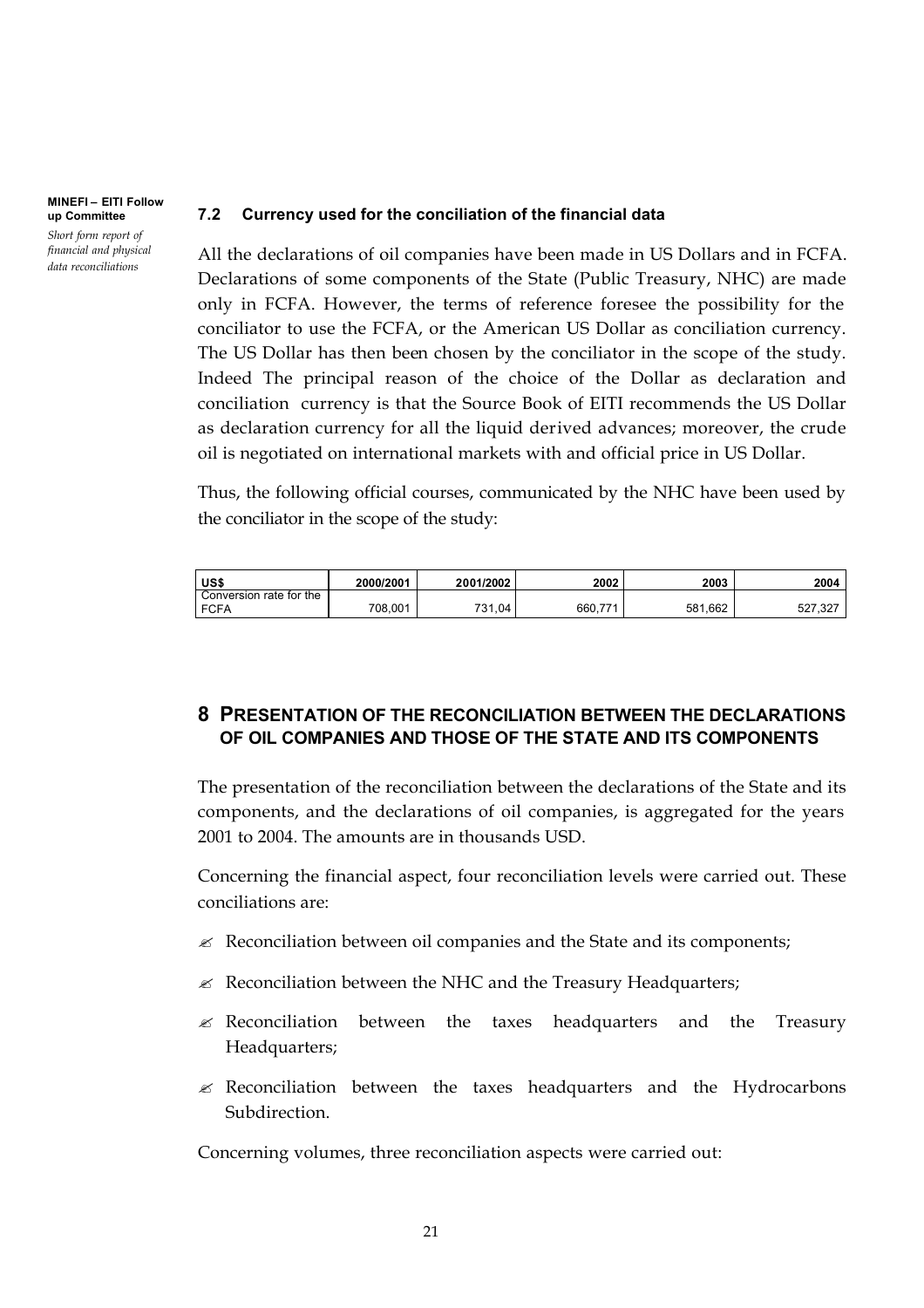*Short form report of financial and physical data reconciliations*

- $\mathcal{L}$  Reconciliation between the companies and the NHC;
- $\mathcal{L}$  Reconciliation between the NHC data and the certified financial statement;
- $\mathcal E$  Reconstitutition of the volumes of the whole covered entities.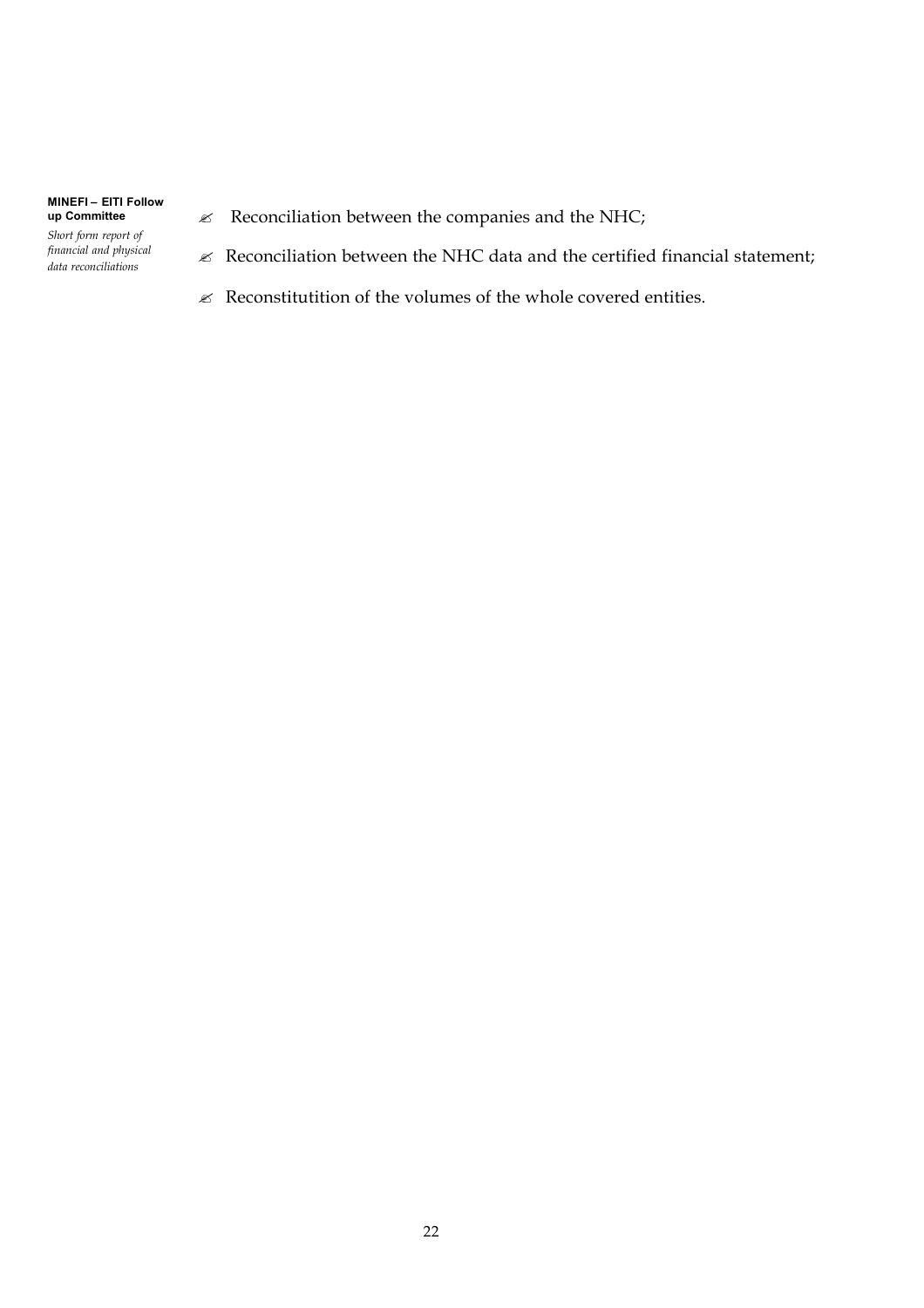*Short form report of financial and physical data reconciliations*

## **8.1 Reconciliation of financial flows**

### *8.1.1 The result of the reconciliation of the financial flows declared made by oil companies and the financial flows declared received by the State and its components, presents as follows:*

*In thousand USD*

| <b>Wordinds</b>                            | <b>TOTAL</b> | 2000/20011 | 2001/2002  | 2002      | 2003       | 2004       |
|--------------------------------------------|--------------|------------|------------|-----------|------------|------------|
| Company tax                                |              |            |            |           |            |            |
| <b>Oil Compnies</b>                        | 457 110,59   | 114 628,17 | 119 102,37 | 28 826,02 | 91 567,47  | 102 986,56 |
| <b>State</b>                               | 453 986,14   | 110 681,38 | 123 812,18 | 27 589,18 | 96 803,61  | 95 099,79  |
| <b>Difference</b>                          | 3 124,45     | 3 946,80   | -4 709,81  | 1 236,84  | $-5236,15$ | 7886,77    |
| <b>Flat Fees</b>                           |              |            |            |           |            |            |
| <b>Oil Compnies</b>                        | 1576,30      | 345,00     | 339,00     | 383,87    | 38,43      | 470,00     |
| <b>State</b>                               | 1 195,90     | 353,11     | 358,39     | 0,00      | 10,32      | 474,09     |
| <b>Difference</b>                          | 380,40       | $-8,11$    | $-19,39$   | 383,87    | 28,11      | $-4,09$    |
| <b>Proportional mining Royalty</b>         |              |            |            |           |            |            |
| <b>Oil Compnies</b>                        | 51 424,50    | 15 181,23  | 6 315,67   | 9 343,28  | 17 894,33  | 2 689,99   |
| <b>State</b>                               | 51 424,10    | 15 181,23  | 6 315,27   | 9 343,28  | 17 894,33  | 2 689,99   |
| <b>Difference</b>                          | 0,40         | 0,00       | 0,40       | 0,00      | 0,00       | 0,00       |
| Royalty proportionate to the<br>production |              |            |            |           |            |            |
| <b>Oil Compnies</b>                        | 0,00         | 0,00       | 0,00       | 0,00      | 0,00       | 0,00       |
| <b>State</b>                               | 0,00         | 0,00       | 0,00       | 0,00      | 0,00       | 0,00       |
| <b>Difference</b>                          | 0,00         | 0,00       | 0,00       | 0,00      | 0,00       | 0,00       |
| <b>Land Royalty</b>                        |              |            |            |           |            |            |
| <b>Oil Compnies</b>                        | 1 309,68     | 296,14     | 274,23     | 43,67     | 326,41     | 369,23     |
| <b>State</b>                               | 1 298,99     | 293,32     | 277,71     | 0,00      | 346,15     | 381,81     |
| <b>Difference</b>                          | 10,69        | 2,82       | $-3,49$    | 43,67     | $-19,74$   | $-12,58$   |
| <b>Signature Bonuses</b>                   |              |            |            |           |            |            |
| <b>Oil Compnies</b>                        | 0,00         | 0,00       | 0,00       | 0,00      | 0,00       | 0,00       |
| <b>State</b>                               | 0,00         | 0,00       | 0,00       | 0,00      | 0,00       | 0,00       |
| <b>Difference</b>                          | 0,00         | 0,00       | 0,00       | 0,00      | 0.00       | 0,00       |
| <b>Production Bonuses</b>                  |              |            |            |           |            |            |
| <b>Oil Compnies</b>                        | 0,00         | 0.00       | 0,00       | 0,00      | 0,00       | 0,00       |
| <b>State</b>                               | 0.00         | 0,00       | 0.00       | 0.00      | 0,00       | 0,00       |
| <b>Difference</b>                          |              |            |            |           |            |            |
| Dividends paid to NHC                      |              |            |            |           |            |            |
| <b>Oil Compnies</b>                        | 148 779,86   | 44 042,32  | 17 143,87  | 10 459,41 | 11 156,80  | 65 977,46  |
| <b>State</b>                               | 148 779,81   | 44 042,32  | 17 143,85  | 10 459,39 | 11 156,80  | 65 977,46  |
| <b>Difference</b>                          | 0,04         | 0,00       | 0,03       | 0,02      | 0,00       | 0,00       |
| TOTAL                                      |              |            |            |           |            |            |
| <b>Oil Compnies</b>                        | 660 200,94   | 174 492,87 | 143 175,13 | 49 056,25 | 120 983,44 | 172 493,25 |
| <b>State</b>                               | 656 684,96   | 170 551,35 | 147 907,40 | 47 391,86 | 126 211,21 | 164 623,15 |
| <b>Difference</b>                          | 3515,98      | 3 941,52   | -4 732,26  | 1664.40   | $-5227,77$ | 7870,10    |

**1** 2000/2001 refers to the period from July 01, 2000 to June 30, 2001 2001/2002 refers to the period from July 01, 2001 to June 30, 2002 2002 refers to the period from July 01, 2002 to December 31, 2002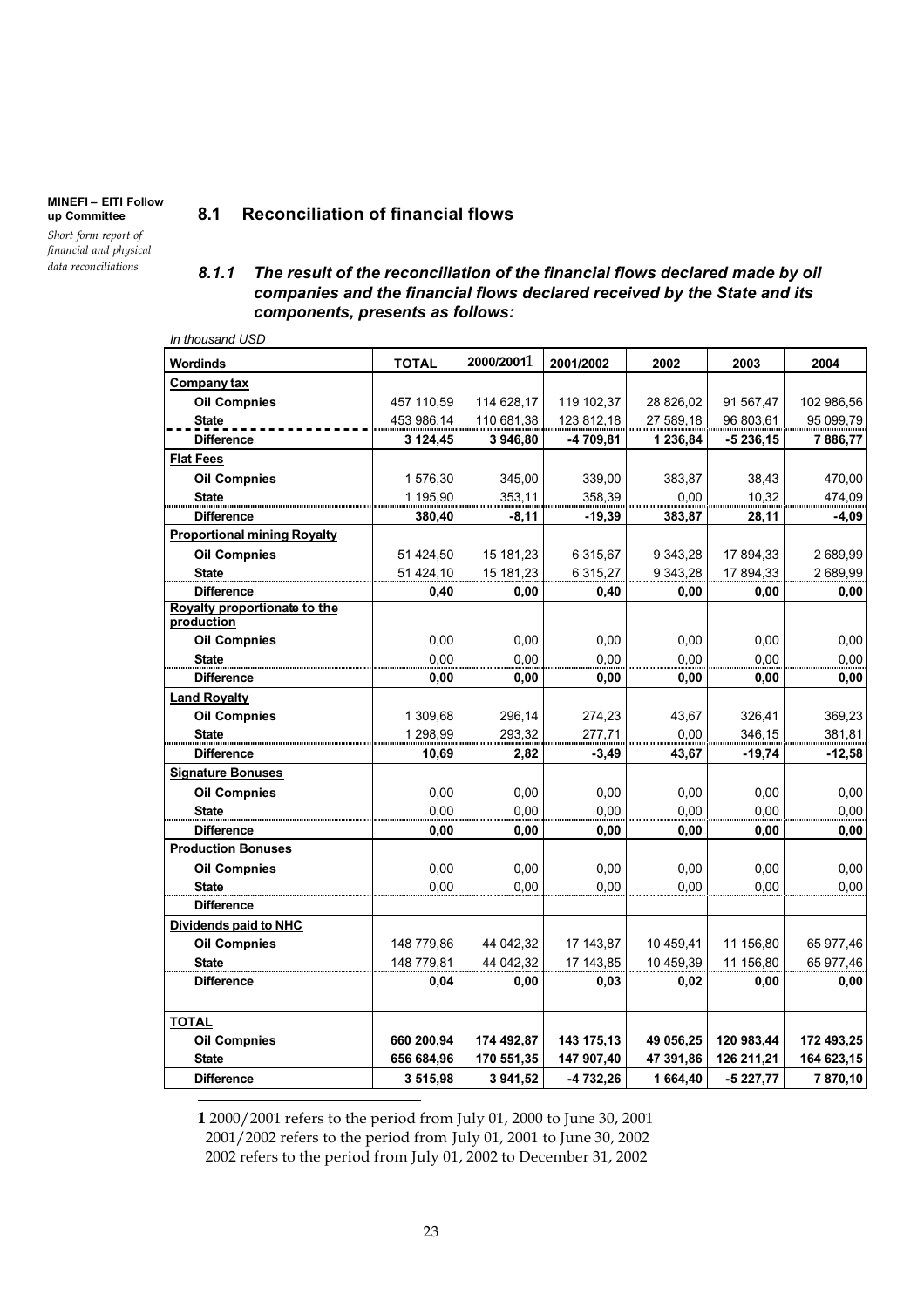*Short form report of financial and physical data reconciliations*

The difference between Oil companies and State and its components amounted to 3 515. 98 KUSD and principally concerns the difference on Company Tax which is 3 124.45 KUSD.

This difference could be explained by two reasons:

- ? The declaration of Tax department concerns only the company tax paid on annual declaration basis. It did not include additional tax paid by the oil companies and relative to fiscal corrections issued from audit performed in these companies. These fical corrections had been entered by oil companies in their declarations.
- ? The NHC had not been considered as an Oil company so the company tax that paid by NHC had not been registered by the Tax Department as oil company tax. However, the company tax of the NHC had been entered in the total amount of company tax paid by oil companies.

## *8.1.2 Summary tables of the diffrences between the NHC and the Public Treasury*

## **8.1.2.1 Summary table of the differences between the transfers de clared made by the NHC to the Public Treasury as contribution to the State budget, and the amounts declared encashed by the Public Treasury**

| In thousands USD                                  |             |            |            |             |            |            |
|---------------------------------------------------|-------------|------------|------------|-------------|------------|------------|
| DECLARATION OF THE PUBLIC<br><b>TREASURY</b>      | Total       | 2000/2001  | 2001/2002  | 2002        | 2003       | 2004       |
| TOTAL (1)                                         | 685 348,90  | 444 632,14 | 292 103,03 | 209 954,73  | 340 188,98 | 398 470,02 |
|                                                   |             |            |            |             |            |            |
| TRANSFERS OF THE NHC TO PUBLIC<br><b>TREASURY</b> |             |            |            |             |            |            |
| TOTAL (2)                                         | 938 341,35  | 518 502,09 | 284 148,61 | 397 031,65  | 340 188,98 | 398 470.02 |
|                                                   |             |            |            |             |            |            |
| Global difference (1) - (2)                       | -252 992,45 | -73 869.95 | 7 954.42   | -187 076.91 | 0.00       | 0.00       |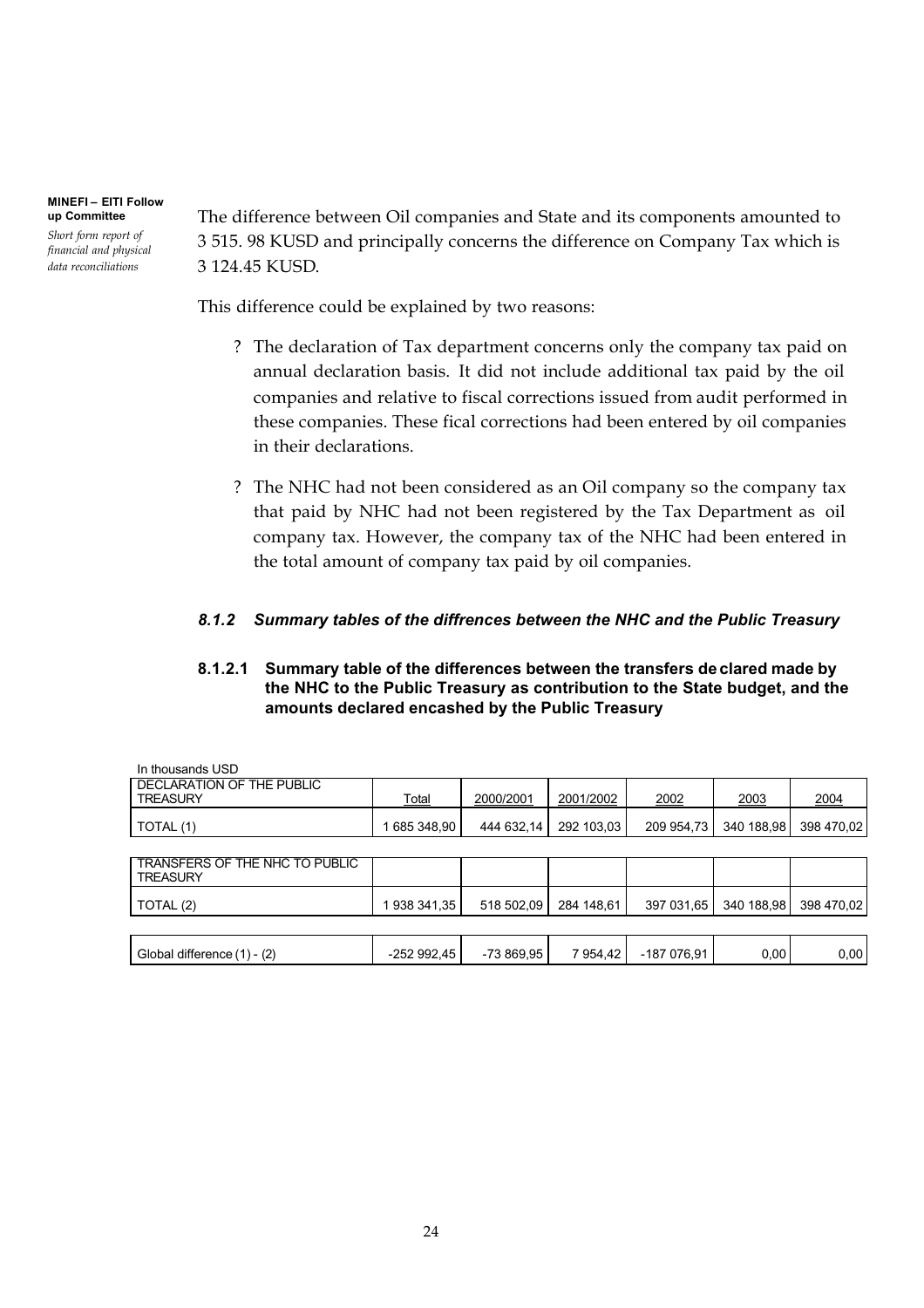*Short form report of financial and physical data reconciliations*

Differences observed are due to the fact that the period of reference of the dclaration was no the same. Indeed, NHC declarations had been made on civil year basis while declarations of Public Treasury had been made on budgetary year from July 01 to June 30 for years 2000/2001 and 2001/2002 and from July 01 to Decemeber 31 for the transient year 2002.

## **8.1.2.2 Summary Table of the differences between the tranfers declared made by the NHC as Direct interventions and the amounts declared by the Public Treasury**

| In thousands USD                             |              |           |            |             |            |            |
|----------------------------------------------|--------------|-----------|------------|-------------|------------|------------|
| DECLARATION OF THE PUBLIC<br><b>TREASURY</b> | <u>Total</u> | 2000/2001 | 2001/2002  | 2002        | 2003       | 2004       |
| TOTAL (1)                                    | 398 838,97   | 70 197,64 | 65 469,74  | 11 604,63   | 127 780,39 | 123 786,57 |
|                                              |              |           |            |             |            |            |
| DIRECT INTERVENTIONS DECLARED<br>BY NHC      |              |           |            |             |            |            |
| TOTAL (2)                                    | 427 476,54   | 57 105,61 | 68 893.31  | 71 633,68   | 111 035,47 | 118 808,47 |
|                                              |              |           |            |             |            |            |
| Global difference (1) - (2)                  | $-28637,57$  | 13 092,03 | $-3423,56$ | $-60029,06$ | 16 744,92  | 4 978,10   |

## *8.1.3 Summarize table of the differences on the company tax declared by the Taxes Headquarters and by Public Treasury*

| In thousands USD                                   |             |            |            |            |           |           |
|----------------------------------------------------|-------------|------------|------------|------------|-----------|-----------|
| DECLARATIONS OF THE PUBLIC<br><b>TREASURY</b>      | Total       | 2000/2001  | 2001/2002  | 2002       | 2003      | 2004      |
| TOTAL(1)                                           | 429 402,48  | 103 954,66 | 117 093,46 | 24 516,81  | 89 399,00 | 94 438,56 |
|                                                    |             |            |            |            |           |           |
| <b>DECLARATION OF THE TAX</b><br><b>DEPARTMENT</b> |             |            |            |            |           |           |
| TOTAL(2)                                           | 453 986,14  | 110 681,38 | 123 812,18 | 27 589,18  | 96 803,61 | 95 099,79 |
|                                                    |             |            |            |            |           |           |
| Difference $(1) - (2)$                             | $-24583,66$ | $-6726,72$ | $-6718,72$ | $-3072.37$ | -7 404.62 | $-661,23$ |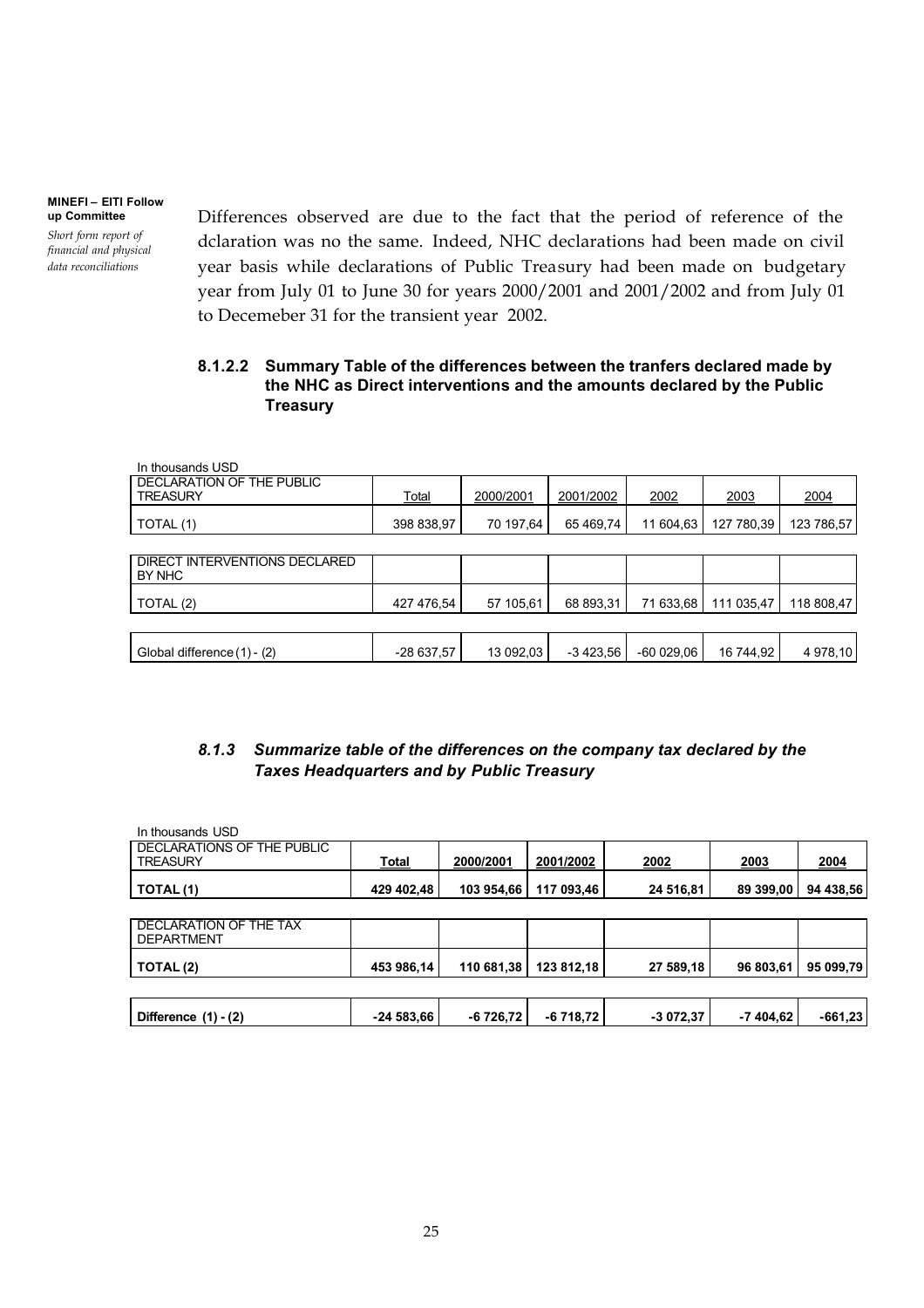*Short form report of financial and physical data reconciliations*

- **8.1.3.1 Summary table of Differences between Tax Department and Hydrocarbons Direction**
- *8.1.3.1.1 Summary table of differences on Land tax declared by Tax Department and Hydrocarbons Direction*

| In thousands USD                                        |              |           |           |      |        |        |
|---------------------------------------------------------|--------------|-----------|-----------|------|--------|--------|
| <b>DECLARATION OF TAXATION</b><br><b>DEPARTMENT</b>     | <b>Total</b> | 2000/2001 | 2001/2002 | 2002 | 2003   | 2004   |
| TOTAL(1)                                                | 1 299,03     | 293,36    | 277,71    | 0,00 | 346,15 | 381,81 |
|                                                         |              |           |           |      |        |        |
| <b>DECLARATIONS OF</b><br><b>HYDROCARBONS DIRECTION</b> |              |           |           |      |        |        |
| TOTAL(2)                                                | 1 298,99     | 293,32    | 277,71    | 0,00 | 346,15 | 381,81 |
|                                                         |              |           |           |      |        |        |
| Difference I (1) - (2)                                  | 0,04         | 0,04      | 0,00      | 0,00 | 0,00   | 0,00   |

### *8.1.3.1.2 Summary table of differences on Flat fees declared by Tax Department and Hydrocarbons Direction*

| In thousands USD                                        |          |           |           |      |       |        |
|---------------------------------------------------------|----------|-----------|-----------|------|-------|--------|
| <b>DECLARATION OF TAXATION</b><br><b>DEPARTMENT</b>     | Total    | 2000/2001 | 2001/2002 | 2002 | 2003  | 2004   |
| TOTAL(1)                                                | 1 195,90 | 353,11    | 358,39    | 0,00 | 10,32 | 474,09 |
|                                                         |          |           |           |      |       |        |
| <b>DECLARATIONS OF</b><br><b>HYDROCARBONS DIRECTION</b> |          |           |           |      |       |        |
| TOTAL(2)                                                | 1 195,90 | 353,11    | 358,39    | 0,00 | 10,32 | 474,09 |
|                                                         |          |           |           |      |       |        |
| Difference I (1) - (2)                                  | 0,00     | 0,00      | 0,00      | 0,00 | 0,00  | 0,00   |

## **8.2 Aggregated physical data**

## *8.2.1 Total Production*

The declared volumes shows the decline of the production during the period, from 39,4 millions barrels to 32,6 millions barrels in 2004.

| Millions barrels        | 2001 | 2002 | 2003 | 2004 |
|-------------------------|------|------|------|------|
| <b>Total Production</b> | 39.4 | 37.4 | 35.6 | 32.6 |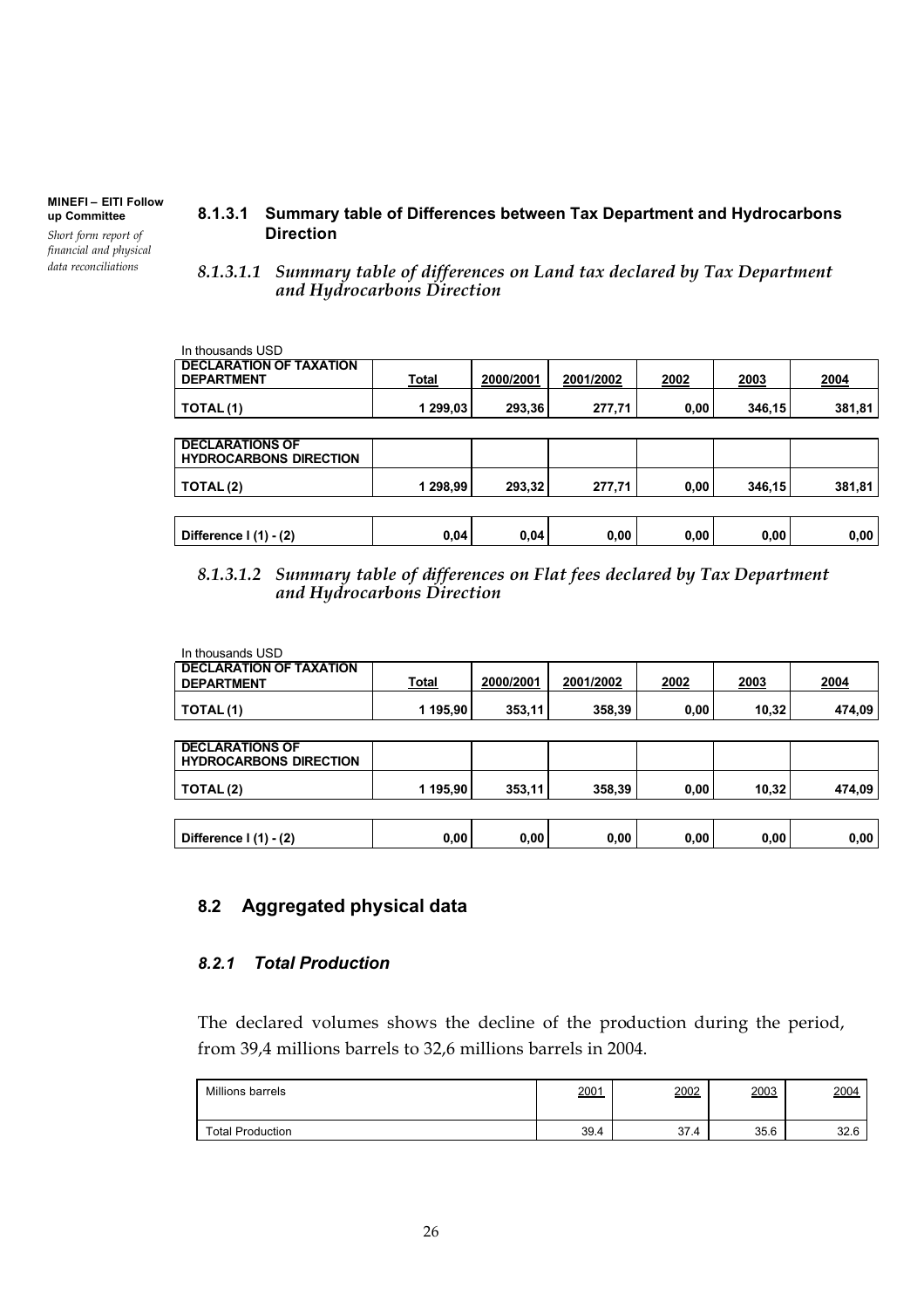*Short form report of financial and physical data reconciliations*

The State share, represented by the NHC remained constant around 65% of the whole production.

## *8.2.2 Variation of the total production within the period*

| In thousands barrels |              |          |           |           |             |
|----------------------|--------------|----------|-----------|-----------|-------------|
|                      | <b>TOTAL</b> | 2001     | 2002      | 2003      | 2004        |
| Opening stosk        | 1264.5       | 1 264,5  | 895,5     | 1 3 1 4 3 | 1548,6      |
|                      |              |          |           |           |             |
| Production           | 144 985, 8   | 39 370,2 | 37367,4   | 35 603,9  | 32 644,3    |
|                      |              |          |           |           |             |
| Liftings             | 145 583,4    | 39739,1  | 36948,9   | 35 665,9  | 33 2 2 9, 5 |
|                      |              |          |           |           |             |
| Roundings            | $-0,1$       | $-0,1$   | 0,3       | 296,3     | $-296,6$    |
|                      |              |          |           |           |             |
| Ending stock         | 666.8        | 895,5    | 1 3 1 4 3 | 1548,6    | 666,8       |
| (unaudited)          |              |          |           |           |             |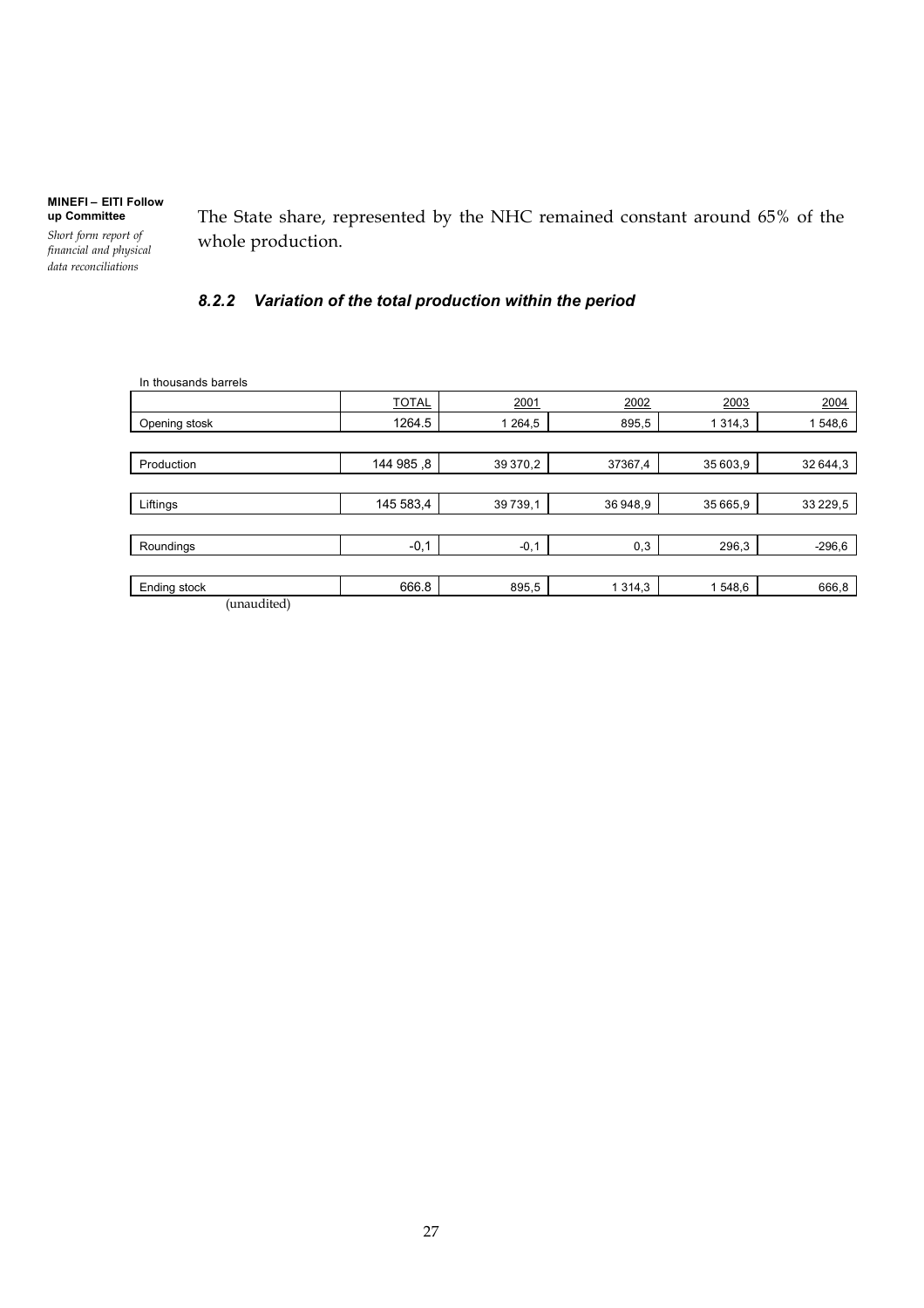*Short form report of financial and physical data reconciliations*



Total production can be presented graphically as follows:

The interest of NHC in total production is as follows:

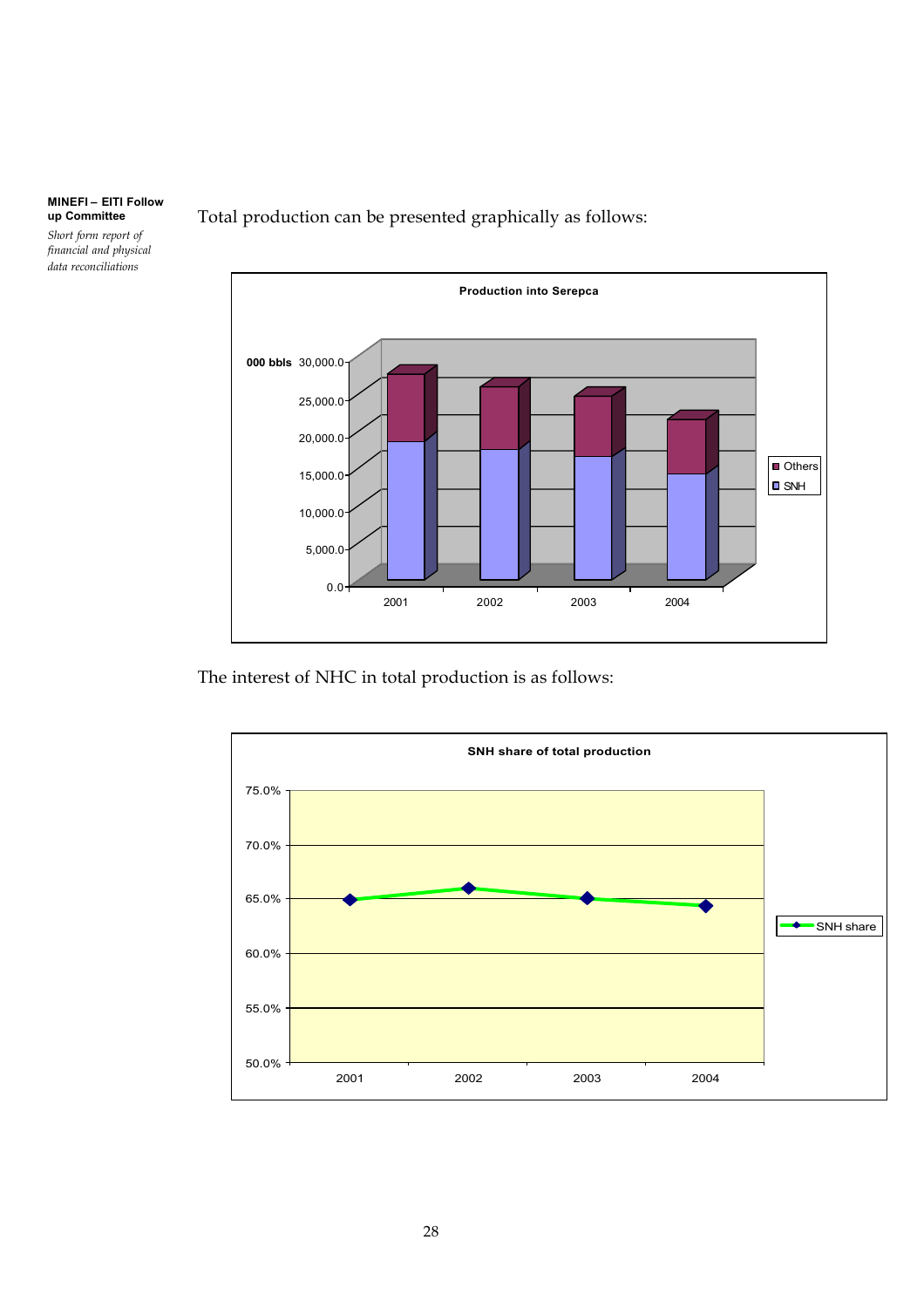*Short form report of financial and physical data reconciliations*

## **Bbls 000 Aggregate 2001 2002 2003 2004 Reported by SNH** Serepca | | 66,922 | | 18,647 | 17,520 | 16,509 | 14,247 Moudi 24,405 6,081 6,213 5,936 6,176 Ebome | | 3,085 | | 834 | 836 | 734 | 681 **Total 94,412 25,562 24,568 23,178 21,104 Reported by oil companies** Serepca | | 66,922 | | 18,647 | 17,520 | 16,509 | 14,247 Moudi 24,403 6,079 6,213 5,935 6,176 Ebome 3,072 832 834 731 676 **Total 94,397 25,558 24,566 23,175 21,098 Differences** Serepca | | 0 | | 0 | 0 | 0 | 0 Moudi 2 2000 Ebome 12 2236 **Total 15 4236**

*8.2.3 Volume reconciliation between the NHC and oil companies*

(unaudited)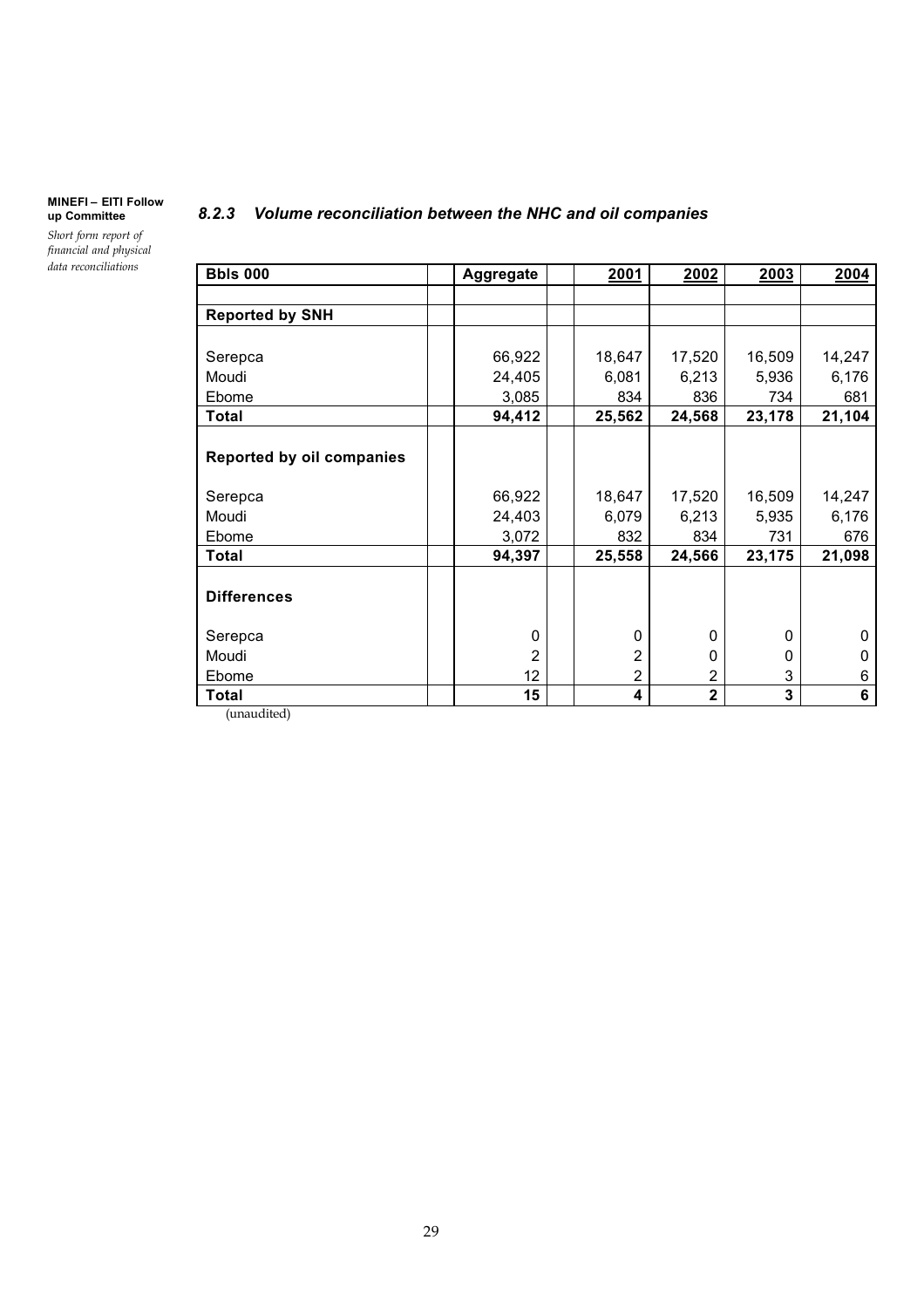*Short form report of financial and physical data reconciliations*

### *8.2.4 Reconciliation of the volumes of the NHC with the data of certified financial statements*

## *Production volumes*

| In thousands barrels | Year ending | Year ending | 6 months<br>ending | Year ending | Year ending |
|----------------------|-------------|-------------|--------------------|-------------|-------------|
|                      | 30/06/01    | 30/06/02    | 31/12/02           | 31/12/03    | 31/12/04    |
| NHC auditedaccounts  | 41,572.2    | 37,548.7    | 18.767.6           | 35,701.5    | 33,119.0    |
| NHC DECLARATIONS     | 41,873.1    | 37,697.9    | 18.741.3           | 35,603.0    | 32,644.0    |
| <b>DIFFERENCE</b>    | $-300.9$    | $-149.2$    | 26.3               | 98.5        | 475.0       |
| (unaudited)          |             |             |                    |             |             |

(unaudited)

## *Liftings*

| In thousands barrels | Year ending | Year ending | 6 months<br>ending | Year ending | Year ending |
|----------------------|-------------|-------------|--------------------|-------------|-------------|
|                      | 30/06/01    | 30/06/02    | 31/12/02           | 31/12/03    | 31/12/04    |
| NHC audited accounts | 26,701.4    | 24,319.3    | 11,387.8           | 22,773.8    | 21,186.0    |
| NHC DECLARATIONS     | 27,295.0    | 24,656.6    | 11,551.5           | 23,260.3    | 21,698.1    |
| <b>DIFFERENCE</b>    | $-593.6$    | $-337.3$    | $-163.7$           | $-486.5$    | $-512.1$    |
| (nnaudited)          |             |             |                    |             |             |

(unaudited)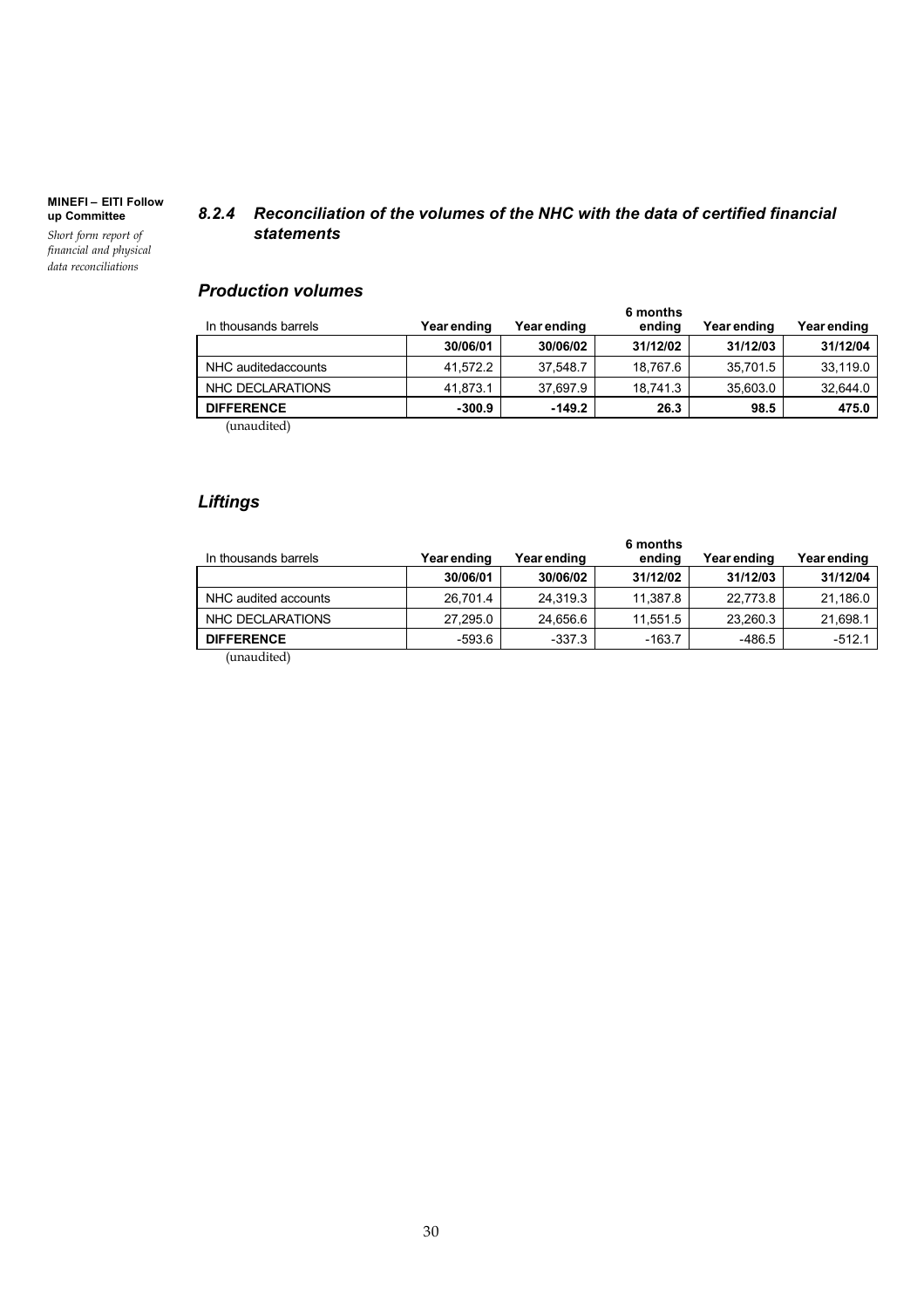**MINEFI – EITI Follow up Committee** *Short form report of financial and physical* 

*data reconciliations*

## **9 Comments of the conciliator**

Under the basis of information transmitted to us by the follow up committee, the Government and oil companies, we make the statement that:

- $\mathcal{L}$  Accounting and financial definitions are in coherence with the definitions of the source book published by the general secretary of EITI and with the definitions generally admitted in oil industry;
- $\mathcal{L}$  Accounting and financial definitions have been shared by the State and its components on one hand, and oil companies on the other hand;
- $\mathscr Z$  The reconciliation between the combined declarations of all the oil companies on one side, and of the State and its components on the other side has put in prominence differences, which have been subjects of analysis and justifications by the entities covered by the study.
- $\mathbb Z$  EXXONMOBIL did not answer at time to the applications for information on oil incomes.

*Douala November 30, 2006*

**Mazars Cameroun Hart Group** 

Lucien RIQUIER *Partner*

Chris NURSE *Managing Director*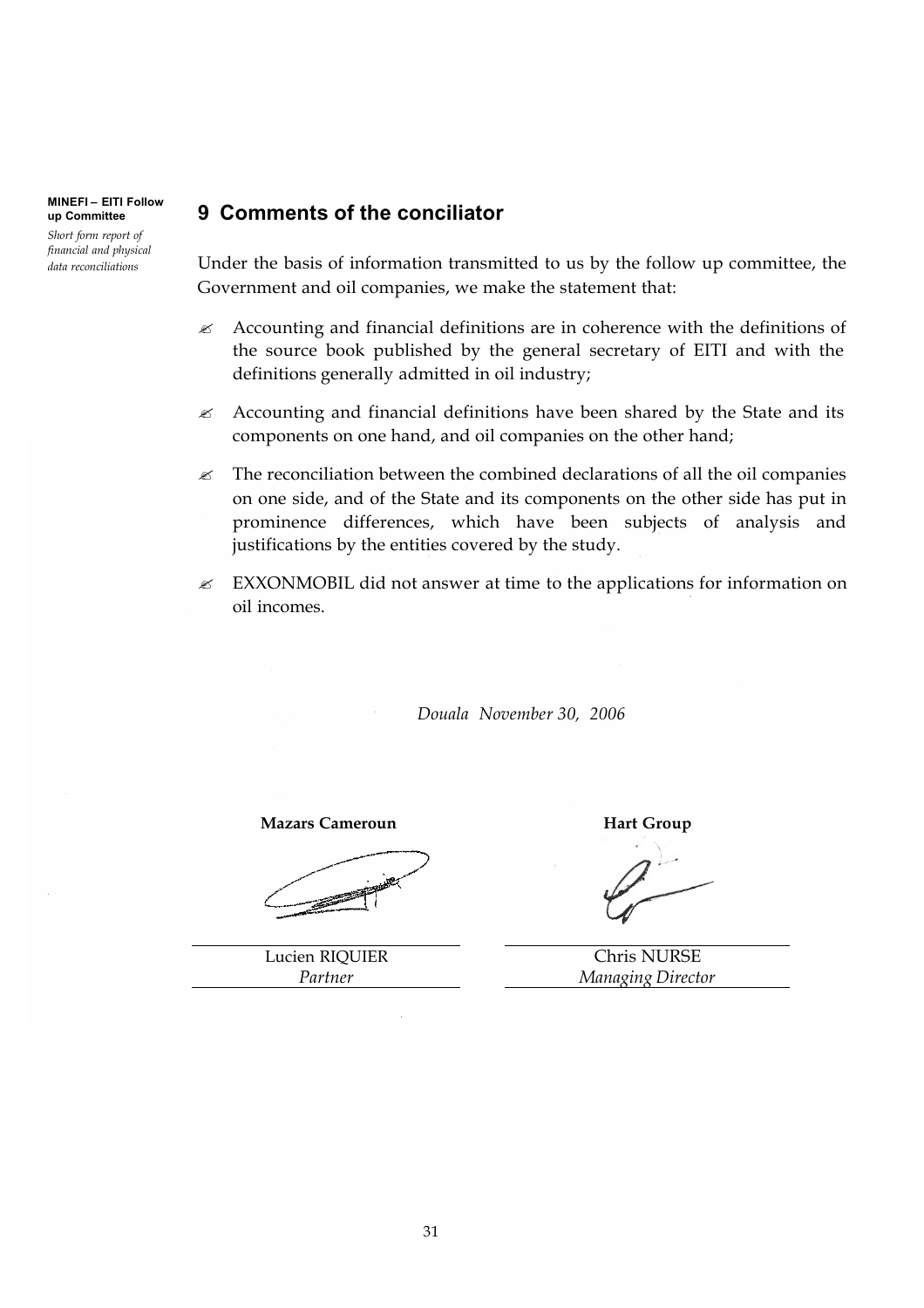#### **MINEFI – EITI Follow 10 APPENDICES**

#### **up Committee** *Short form report of financial and physical data reconciliations*

## **10.1 Accounting and financial definitions**

## **Area royalty**

This is an annual tax over the area amount deposited by the oil contract holders and oil operation authorizations.

## **Proportional mining royalty**

This is the amount that permits to every partner in the process of oil production to profit a guaranteed percentage on the "Rente minière" for each year as defined in the convention of establishment and the contract of association. This royalty could be negative or positive.

When it is negative, it is the amount due by the Government to oil companies in order to allow to them the real guaranteed percentage of the "Rente Minière"for each year.

When it is positive, it is a payment made by the oil companies to the Government.

## **Royalty proportional to the production**

This is the percentage of the total production available from the defined zone (area). It depends on the daily average of the total production of the limited zone for one civil month. It is due monthly. Its rate is specified in the concession contract. It is settled in kind or in cash.

## **Flat fees/Fix duties**

It is the amount to be paid for any application, for attribution, renewal, concession or transmission of oil contracts and or prospecting authorisation. The amount is fixed by the financial law applied within the year considered.

## **Signature bonus**

Allowance deposited to the State at the execution of an oil contract, in conformity with the terms of that contract.

## **Production bonus**

Allowance deposited to the State related to the quantities of hydrocarbons produced